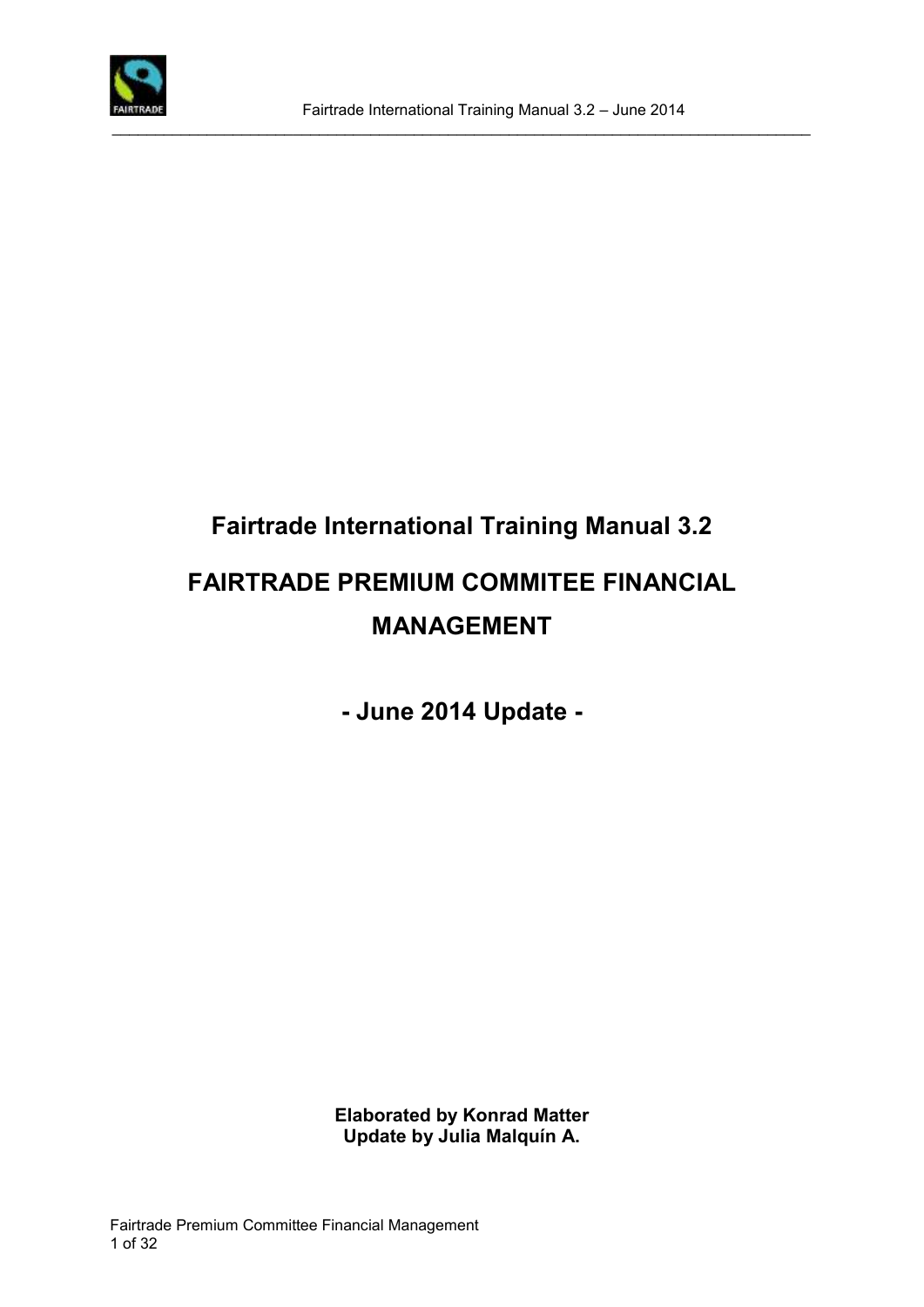

The Training Manual *"Fairtrade Premium Committee Financial Management"* is a product of the Fairtrade Labelling Organizations International e.V., Bonn, Germany. Fairtrade International is the worldwide Fairtrade standards setting and certification organization.

Contact information: Fairtrade International Bonner Talweg 177 53129 Bonn **Germany** Tel.: +49 (0) 228 949 23 0 Fax: +49 (0) 228 242 1713 Email: [info@fairtrade.net](mailto:info@fairtrade.net) Website: [www.fairtrade.net](http://www.fairtrade.net/)

Coordination: Liaison & Service Development Producer Service and Relations Unit Fairtrade International

Special thanks go to the United Nations Online Volunteering Services, namely Mr Graham Bowler, for the support provided

Reproduction of text is permitted, provided that the source is cited, Fairtrade International e.V. June 2014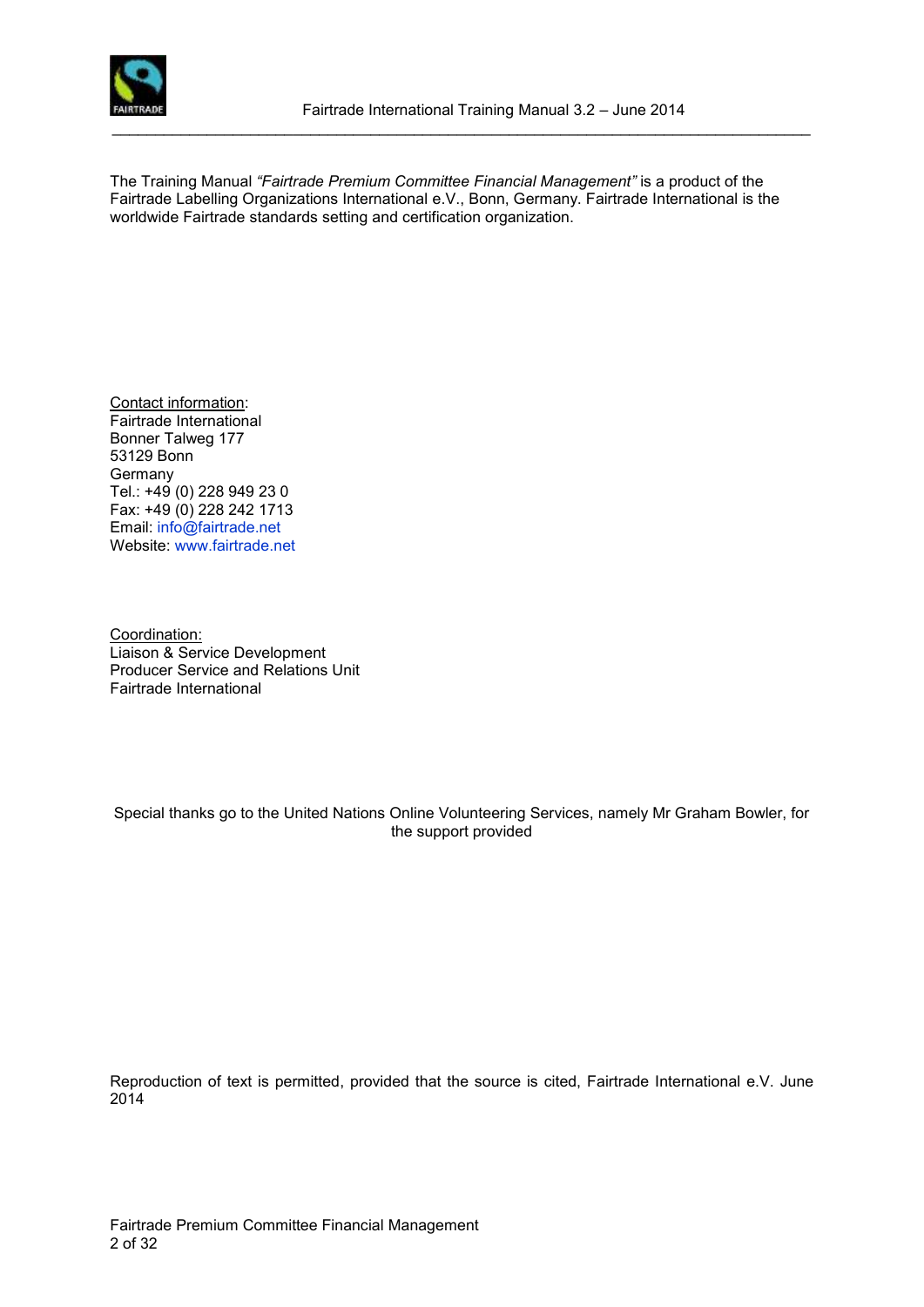

# **Table of Content**

\_\_\_\_\_\_\_\_\_\_\_\_\_\_\_\_\_\_\_\_\_\_\_\_\_\_\_\_\_\_\_\_\_\_\_\_\_\_\_\_\_\_\_\_\_\_\_\_\_\_\_\_\_\_\_\_\_\_\_\_\_\_\_\_\_\_\_\_\_\_\_\_\_\_\_\_\_\_\_\_\_

|                |     | <b>INTRODUCTION</b>          |    |
|----------------|-----|------------------------------|----|
|                |     |                              |    |
|                | (a) |                              |    |
|                | (b) |                              |    |
| 3 <sub>1</sub> |     |                              |    |
|                |     | <b>FINANCIAL REPORTING</b>   | 16 |
|                | (a) |                              |    |
|                | (b) |                              |    |
|                | (c) |                              |    |
|                | 5.  | <b>FINANCIAL PROCEDURES.</b> |    |
|                | (a) |                              |    |
|                | (b) |                              | 19 |
|                | (c) |                              |    |
|                | (d) |                              |    |
|                | (e) |                              |    |
|                | (f) |                              |    |
| 6.             |     |                              | 25 |
|                | (a) |                              |    |
|                | (b) |                              | 27 |
|                | (c) |                              | 27 |
|                |     |                              | 29 |
|                |     |                              |    |

#### APPENDIX

- 1. Spreadsheet Budgeting (Consolidated Project Budget by Month, Annual Budget, Budget Control, Cash Flow Forecast)
- 2. Debit and Credit
- 3. Sample chart of accounts for organizations
- 4. Spreadsheet Forms (Monthly Cash Flow Report, Income Voucher, Expense Voucher, Petty Cash Voucher, Payment Order, Bank Reconciliation Statement)
- 5. Spreadsheet Cash Flow Report Forms (Cash Flow Report, Petty Cash Report)
- 6. Proposed text elements for master presentation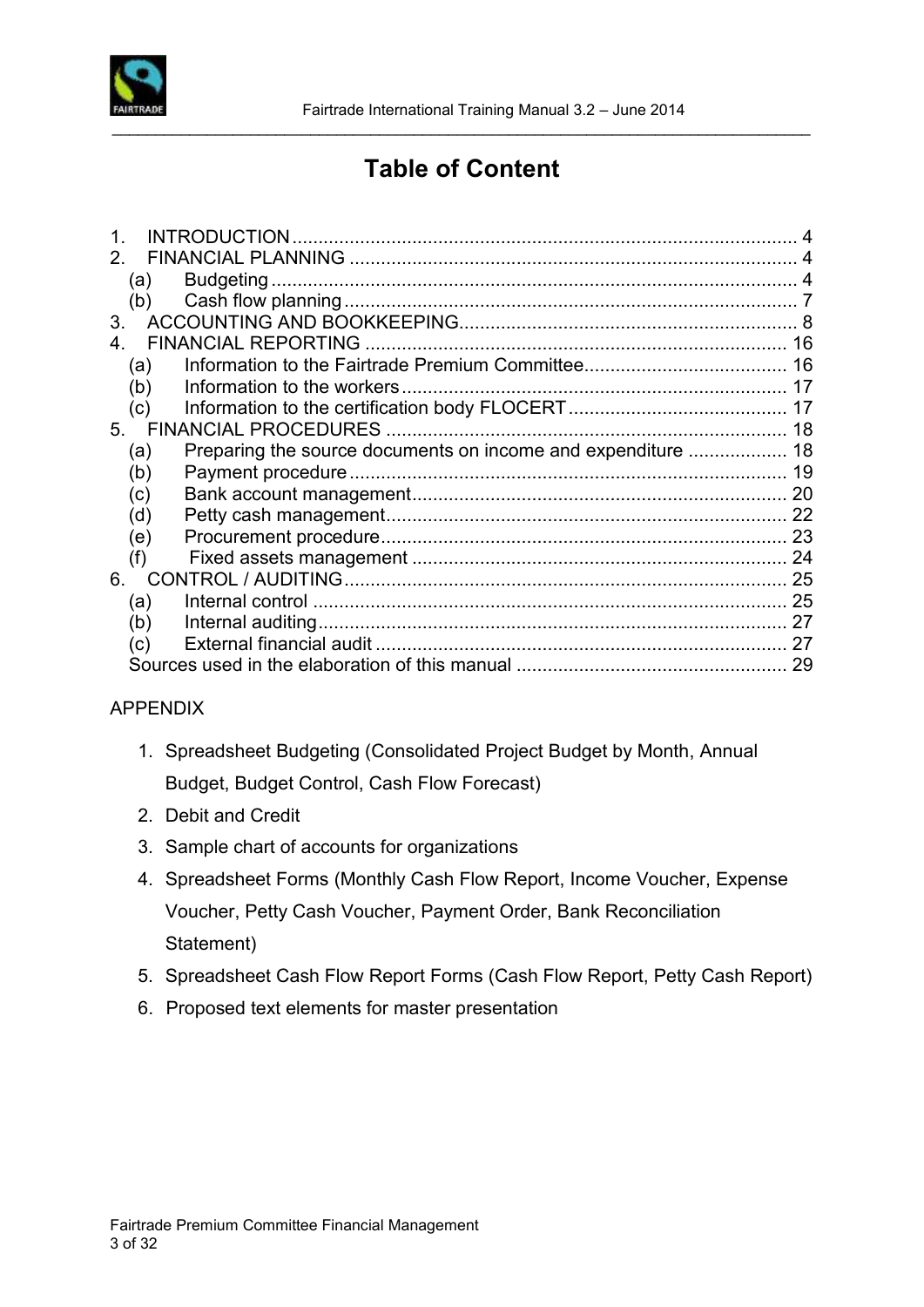

# <span id="page-3-0"></span>**1. INTRODUCTION**

The Fairtrade Standards<sup>1</sup> make the Fairtrade Premium Committee (FPC) accountable for managing the Fairtrade Premium for the benefit of all workers (Standards clause 2.1.1). In particular, this means the FPC is responsible for financial management, and sound, transparent administration of the financial resources.

This manual aims to assist the FPC in this delicate task. Its purpose is two-fold:

- (a) Help the FPC (and other committees dealing with finance) to understand the basic principles and procedures of financial management. The FPC should know the basic concepts of book-keeping and be able to read and understand a financial report.
- (b) Guide the FPC in financial operations, particularly the treasurer and other committee members directly involved in them. The FPC should establish, know and follow procedures for ensuring transparent and safe financial administration. This includes establishing a simple system of financial records that serves as the basis for the bookkeeping.

The FPC or the treasurer are not expected to become proficient in accounting or to be able to do the bookkeeping themselves. This must be done by a professional accountant. But the accountant only enters data provided by the FPC. To do their job properly, they need full details of all financial transactions from the FPC; hence the importance of accurate record keeping. And it is not the accountant, but the FPC, that is accountable for spending the money. Since there is a fundamental difference between spending one's own private money and administrating money on behalf of an organization, the FPC must follow certain financial administration rules. This is the purpose of the financial procedures.

# <span id="page-3-1"></span>**2. FINANCIAL PLANNING**

Planning means making arrangements for the future. Financial planning is making a plan expressed in monetary terms. The main instrument for financial planning is the **budget**, usually for one year: the annual budget. Another useful financial planning tool is the **cash flow plan**, especially useful if you are running several projects at the same time.

### <span id="page-3-2"></span>**(a) Budgeting**

 $\overline{a}$ 

Budgeting is the process of drawing up a budget. A budget is the summary of a work plan expressed in monetary terms. The budget is thus an integral component of the Fairtrade Premium Plan that the FPC prepares every year (Standard clause  $2.1.15$ )<sup>2</sup>. The period covered by the budget is normally one year. The budget depicts what you expect to spend (expenses) and earn (income or revenue) over a time period. It is necessary for planning any

 $1$  Generic Fairtrade Standards for Hired Labour. Citations of the standards in this manual always refer to these standards.

<sup>2</sup> For more details on the workplan see Fairtrade Training Manual *Fairtrade Premium Committee Processes*.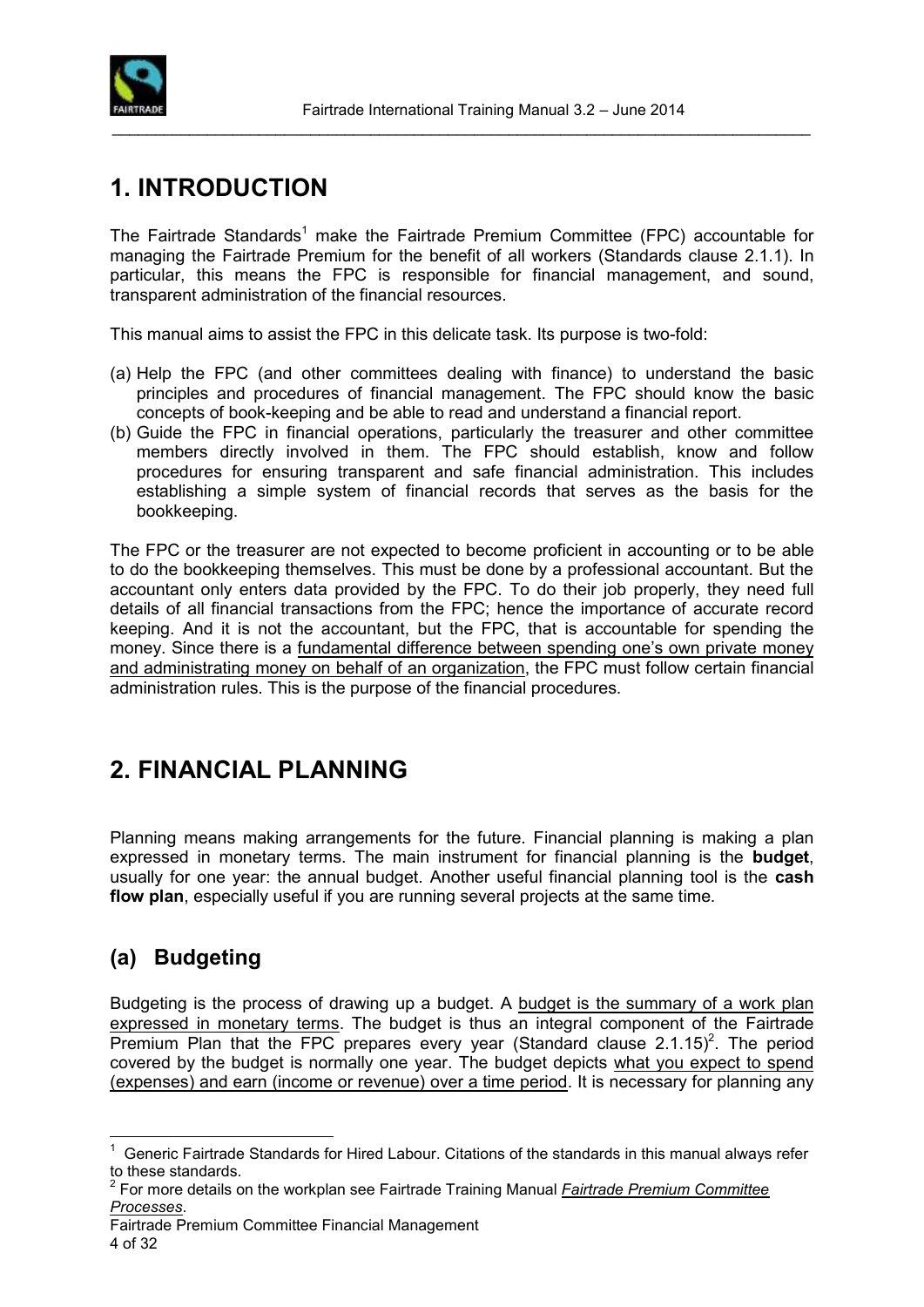

activity that needs to be funded, since it tells you how much money you will need for that activity.

The budget is a powerful management tool. It helps the FPC to implement its strategic decisions. It is perhaps the most efficient way of ensuring cost control and achievement of objectives.

The FPC needs to work with two kinds of budget:

- 1. Project budgets for each individual project, and
- 2. The consolidated annual budget of the organization<sup>3</sup> linked to the Fairtrade Premium plan. Consolidated budget means that all activities and operations are included in it.

The Fairtrade Training Manual *Premium Project Management* gives guidance on how to draw up a project budget. Here we will deal with the consolidated annual budget of the organization as a whole.

The objectives of the budget are:

- (i) To know how much money you need for the actions you plan and where you get the money from: the projected expenses and income;
- (ii) To monitor the financial operations and to know at any time how your financial plan is performing.

According to this double objective, we can distinguish two activities related to budgeting:

#### **aa) Drawing up the budget**

You may proceed step by step, as follows:

- Define the **activities**: The budget is based on the workplan, which should describe all projects/activities you plan for the next year. The budget 'translates' the workplan into monetary terms.
- Estimate the **expenses**. Most activities need money. Thus for each activity, you estimate how much it is going to cost (expenses). This should be relatively easy if you have already made the budgets for the individual projects, which are then integrated into the overall budget.

If you have a business project (commercial or industrial), it should be self-sustaining, i.e. fully cover its running costs and possibly generate a small profit. These types of project must have their own business plan with the corresponding budget. The consolidated budget contains the sum of expenses and income of the project. Expenses refer to (i) the capital investment that is made with premium money to start (or enlarge) the business project and (ii) the running costs. Income refers to the revenue generated by the project.

Besides projects, the FPC plans other activities, such as training and administration. You have also to make an estimate for the cost of these and put them into the budget. For estimating the training costs, you need to have a training plan with a budget similar to the project budgets.

 $\overline{a}$ 3 The term *organization* refers to the legal body entity the workforce has constituted as the owner of the Fairtrade Premium, according to Standards clause 2.1.3. It comprises all employees, not only the FPC members.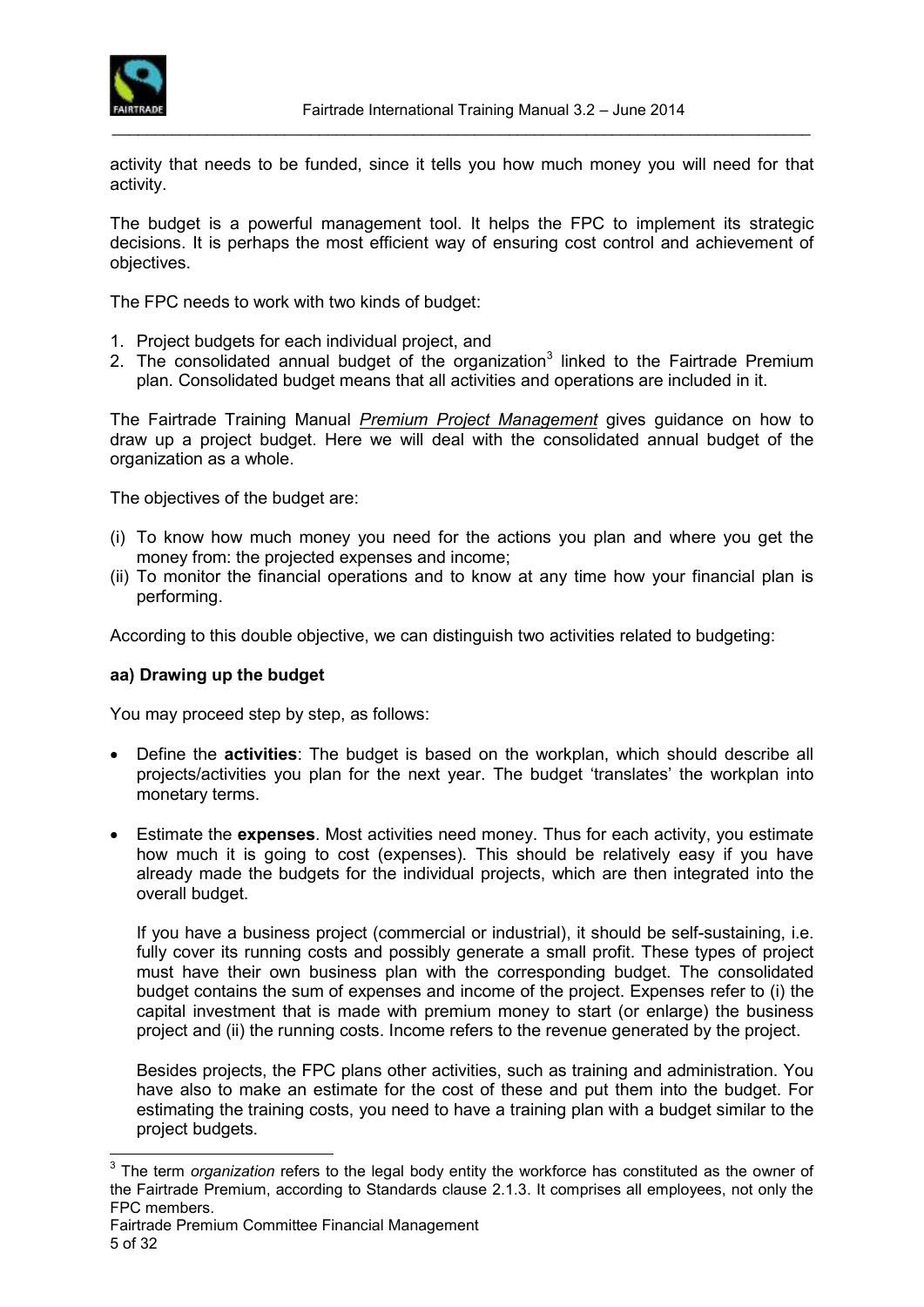

For estimating the administrative costs, you must keep in mind all cost factors and add up all items, such as stationary, purchases, depreciation and maintenance of office equipment, travel costs, salaries and personnel services (accounting), communication (phone, email), banking charges, etc. If you hire office space you will also have the costs of rent and public utilities (electricity, water). If this is not your first year of operation, you can base your estimates on the actual costs of the previous year.

- Estimate the **income** or revenue: The first item to consider is the surplus from the previous year. The main source of new income is probably the Fairtrade Premium. Maybe you have other external funding such as a donor or Government contribution to one or several projects. Also some activities/projects might generate income. A business project is expected to generate income that must be included in the consolidated budget. Or a professional training project might charge a small fee from the students. Other incomes are interest on saving accounts and investments.
- Check the **balance**: Income should cover expenditure or allow a surplus.

Table 2.1: Sample budget format

| <b>BUDGET 2015</b>                                                                  |        |        |        |
|-------------------------------------------------------------------------------------|--------|--------|--------|
| Country:<br>Company:<br>Organization:<br>Period covered by the budget:<br>Currency: |        |        |        |
| <b>INCOME</b>                                                                       |        |        |        |
| Balance from 2014                                                                   | 5000   |        |        |
| Expected premium income 2015                                                        | 20,000 |        |        |
| Income generated by projects:                                                       |        |        |        |
| Project 1 (gross income of business project)                                        | 3700   |        |        |
| Project 3 (students' fees for training course)                                      | 300    |        |        |
| Donation (co-financing of project 3 by NGO)                                         | 3000   |        |        |
| Other income (interest, etc.)                                                       | 500    |        |        |
| <b>Total Income</b>                                                                 |        |        | 32,500 |
| <b>EXPENDITURE</b>                                                                  |        |        |        |
| Project 1 (running costs of business project)                                       |        | 3000   |        |
| Project 2 (ongoing social project)                                                  |        | 6500   |        |
| Project 3 (new: training project)                                                   |        | 10,000 |        |
| Project 4 (new business project: initial investment cost)                           |        | 5000   |        |
| Training 1                                                                          |        | 2000   |        |
| Administration                                                                      |        | 2500   |        |
| <b>Total Expenditure</b>                                                            |        |        | 29,000 |
| <b>BALANCE (surplus)</b>                                                            |        |        | 3500   |

You can present the budget in an Excel spreadsheet. Working with Excel allows copying of the individual budgets for projects and training directly into the consolidated budget. For FPCs with complex operations and with computer experience, it is highly recommended to use a spreadsheet. A sample format can be found in Appendix 1: Appendix 1  $\mathbb{N}^{\circ}$ 1 shows the detailed project budgets with monthly expenditure projections consolidated in one table. From this table the totals are inserted into Appendix 1 N°2, which presents the consolidated annual budget of the organization.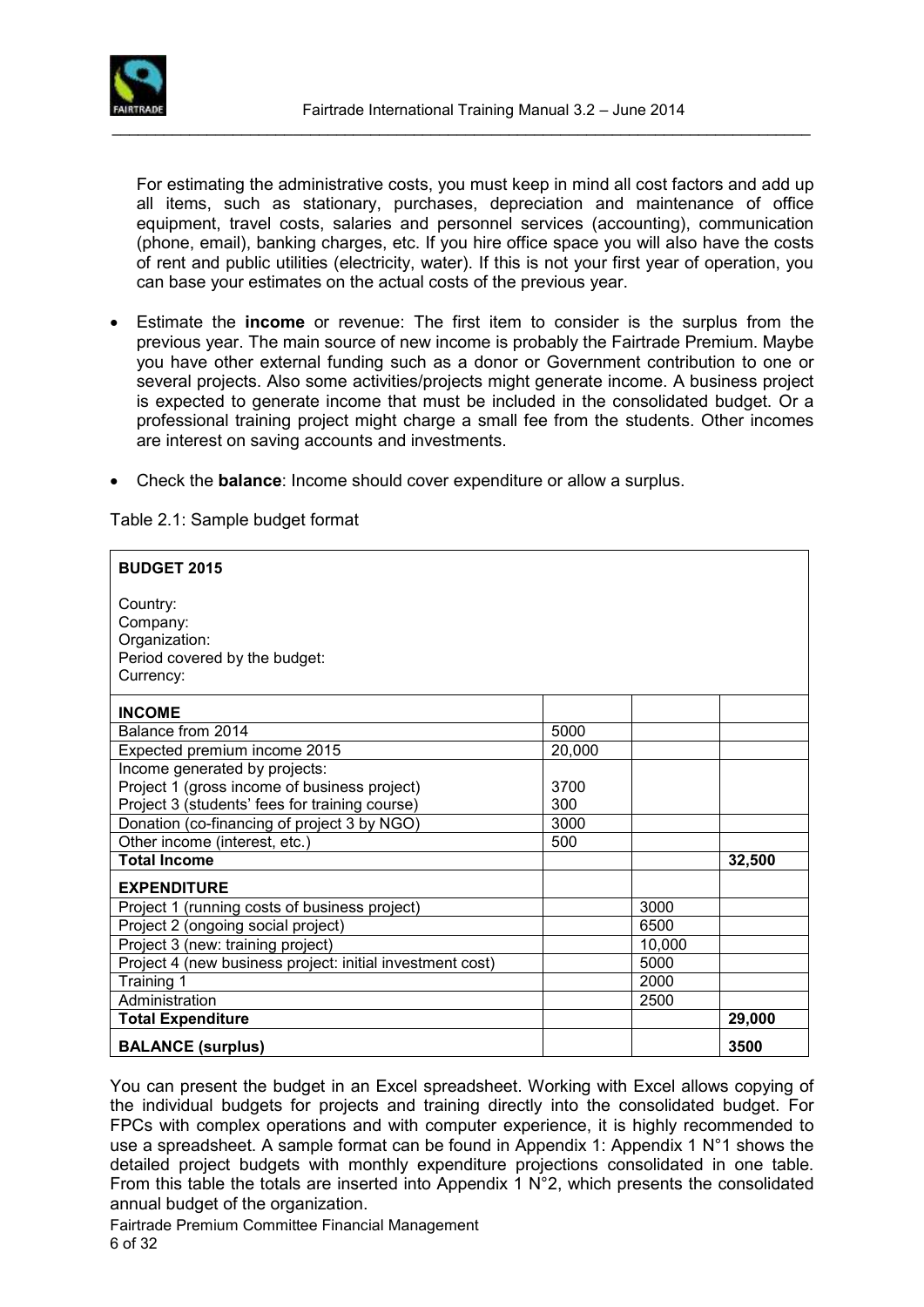

#### **ab) Monitoring budget compliance**

It is important to know whether the budget is met. Monitoring the budget is the tool that enables controlof budget performance and timely reaction if the budget targets are not met. Monitoring means recording the performance (actual figures on income and expenditure) and comparing it with the budget. If the actual performance is better than the budget, normally you need not worry, except if this is due to a delay in the payment of the Fairtrade Premium Plan. If performance is below expectation, you have to look carefully into the issue. The gap between budget and actual performance may be because either the expenses exceed the budget or the income lags behind. If the gap is considerable, the FPC should analyse the differences and take the necessary measures to balance the budget again. Adapting plan and budget might be necessary.

Budget control is done on two levels: on project level for each individual project and on the level of the general budget for the whole organization. The FPC should fix dates for periodic monitoring of the workplan and budget. Best practice is to make monitoring of the general budget a mandatory item of the regular (monthly) FPC meetings. Appendix 1 N°3 shows a sample form for monitoring the budget of an individual project. The form can be easily adapted for the purpose of monitoring the general budget.

### <span id="page-6-0"></span>**(b) Cash flow planning**

The term *cash flow* refers to the amount of cash being received and spent during a defined period of time. The method for calculating the cash flow is subtracting the cash disbursements from the cash receipts.

The cash flow forecast ensures that the funds are available when they are needed. It gives an estimate of the monthly cash requirement and availability. While the budget shows financial projections for the whole year, the cash flow plan breaks the budget down into monthly instalments according to the calendar of activities. The cash flow plan is the twin of the monthly workplan; the respective budget corresponds to each activity. The cash flow plan protects you from the surprise of not having liquid cash at the moment you need to make an important payment. Appendix 1 N°4 shows a sample format for cash flow forecast.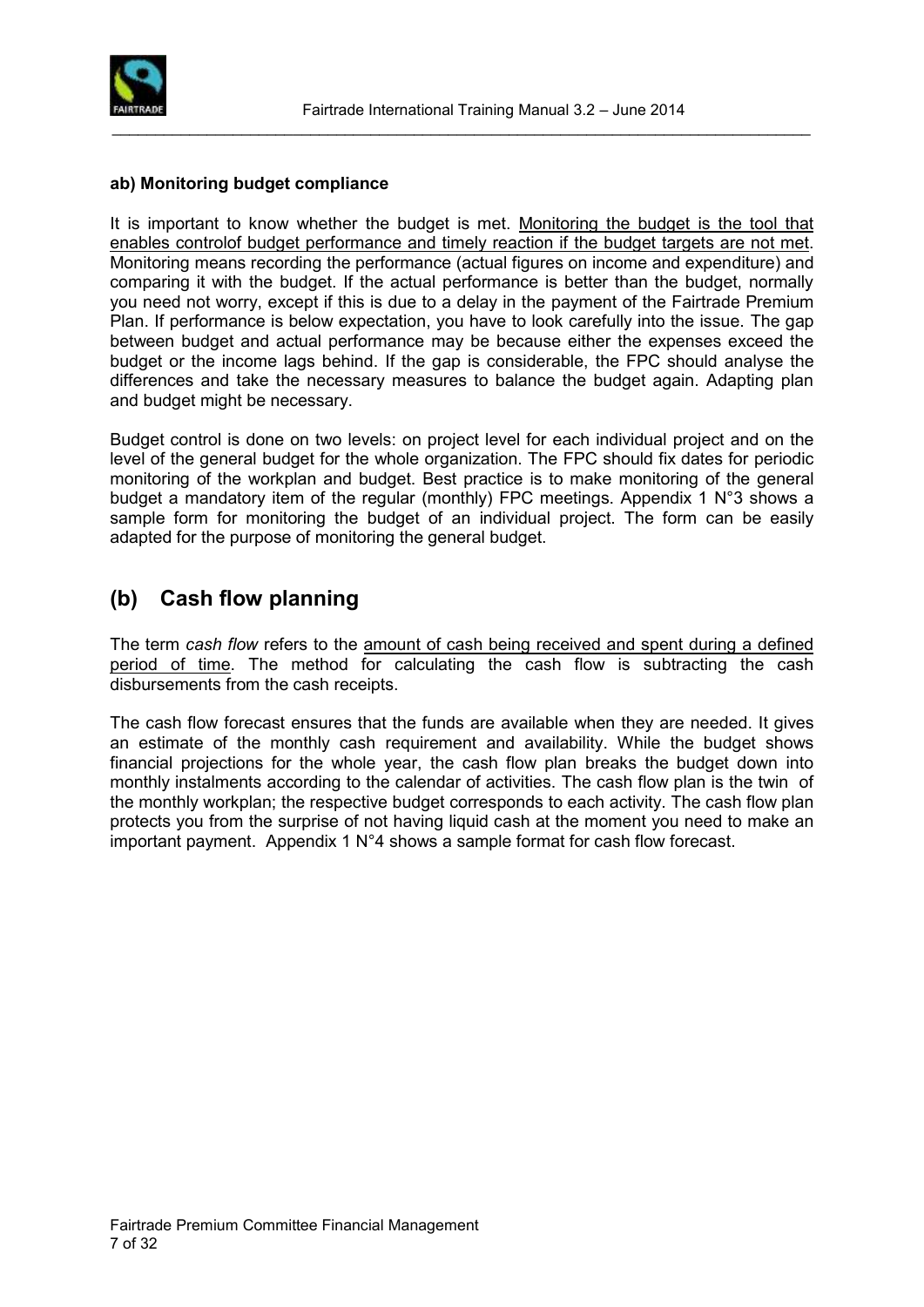

# <span id="page-7-0"></span>**3. ACCOUNTING AND BOOKKEEPING<sup>4</sup>**

The purpose of this chapter is not to train the reader in bookkeeping. The intention is considerably more modest. After studying the chapter, you should be able to understand what accounting is and what the basic steps involved in it are. You should also be able to understand how a financial report is constructed, what it should look like and how to read it.

The terms *accounting* and *bookkeeping* are nearly synonymous and often used alternately. Accounting means the process by which financial information is recorded, classified, summarized, interpreted, and communicated. Bookkeeping is more specific and refers only to the recording of financial transactions. A *transaction* is any exchange of economic value between business partners, such as selling and purchasing, providing services, lending money, etc.

The objectives of accounting are:

- Enabling FPC members and eventually workers to know the amount of Fairtrade Premium earned and how it was spent;
- Enabling the FPC to take financial decisions in full knowledge of the financial situation of the organization;
- Enabling other stakeholders to confirm that the funds are being utilized in accordance with the overall goal of Fairtrade;
- Meeting the legal and professional requirements.

The function of accounting is to process financial information with the purpose of knowing the financial performance of an organization. This can be a business company, a Government department, or a charity organization. Accountability for financial management is not possible without accounting. Accounting allows us to know how much we have earned, how much we have spent, where our revenue came from, how we have spent the money, and whether we did well or badly financially-speaking. In other words: whether we earned or lost money.

The accounting system most commonly used is *double-entry bookkeeping*. It consists of a chart of accounts, each of which reflects a particular aspect of the business. Some of the basic accounts you will use are:

- *Cash* = The liquid funds you have in the safe and in bank accounts
- *Accounts receivable* = The money your business partners/customers owe you for goods and services you provided for them
- *Inventories* = Stocks of products, raw materials, etc. you have in your stores
- *Equipment* = Furniture, office equipment, vehicles, etc.

These are called *asset accounts*, because they represent economic resources controlled by your organization.

 $\overline{a}$ 

<sup>4</sup> For references and further study see the list of sources at the end of this manual. The procedure and tools explained in this chapter conform to International Accounting Standards.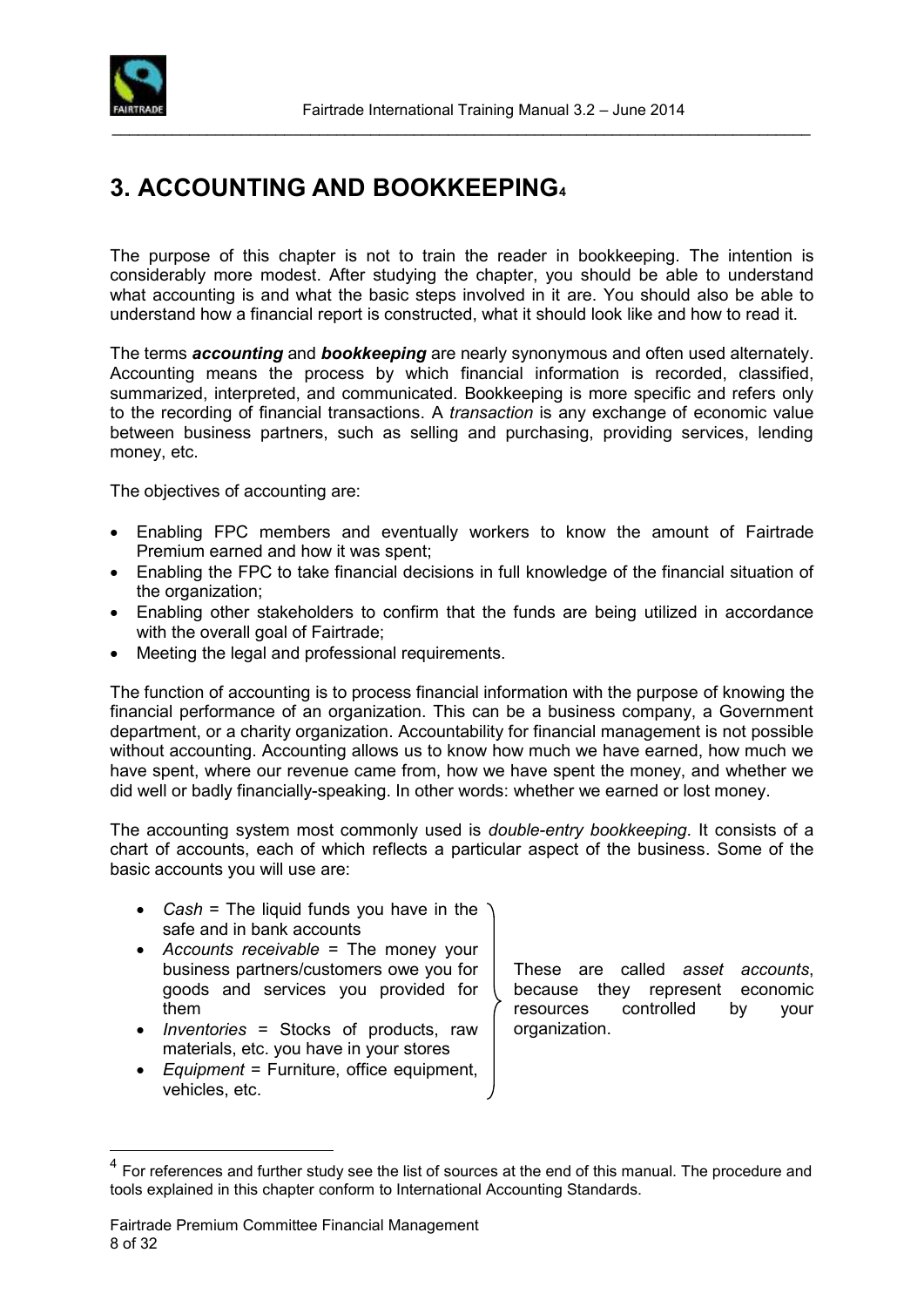

 *Accounts payable* = The money you owe your business partners/suppliers for goods and services you received from them

This is a *liability account*, because it represents obligations of your organization to your business partners.

 *Capital* = The money owned by the organization

This is the *owner's equity account*. Its worth results from the sum of all assets minus all liabilities.

- *Income* = The money you earn. Premium income will also be recorded in this account.
- *Expenditure* = The money you spend

Normally you have several income and expenditure accounts, according to the nature of your business. You have separate accounts for any category of income and expenditure.

In double-entry accounting every transaction is recorded by entries in two accounts: As a DEBIT in one account and as a CREDIT in the other account. It is not easy to explain when an entry is made as a DEBIT or a CREDIT<sup>5</sup>. For practical purposes, you can follow the rule:

- DEBIT entries = increase in debit accounts or decrease in credit accounts
- CREDIT entries = decrease in debit accounts or increase in credit accounts.

Debit accounts are assets and expenditure; Credit accounts are liabilities, capital and income.

Table 3.1 summarizes this rule  $(+ =$  increase,  $=$  decrease):

| <b>Account</b> | Debit | <b>Credit</b> |
|----------------|-------|---------------|
| Assets         |       |               |
| Liabilities    |       |               |
| Capital        |       |               |
| Income         |       |               |
| Expenditure    |       |               |

Note that the usage of the terms DEBIT and CREDIT in accounting is not identical to their everyday usage.

The rationale for the double-entry bookkeeping system is that any transaction affects two aspects of a company. This is illustrated by two simple examples:

Transaction 1: The company purchases a computer. On one side, its assets increase, and this is shown by the recording in the equipment-account (DEBIT Equipment). On the other side, the computer must be paid for, and this diminishes the company's cash, which is expressed by the recording in the cash-account (CREDIT Cash).

Transaction 2: Now the opposite happens: The company sells a product from the store. On one side, its inventories decrease, which is recorded in the inventory-account (CREDIT Inventory). On the other side, cash increases, which is recorded in the cash-account (DEBIT Cash).

The total of the DEBIT values must always equal the total of the CREDIT values.

Fairtrade Premium Committee Financial Management 9 of 32  $\overline{a}$  $5$  Readers interested to understand the DEBIT/CREDIT logic in more depth are referred to Appendix 2.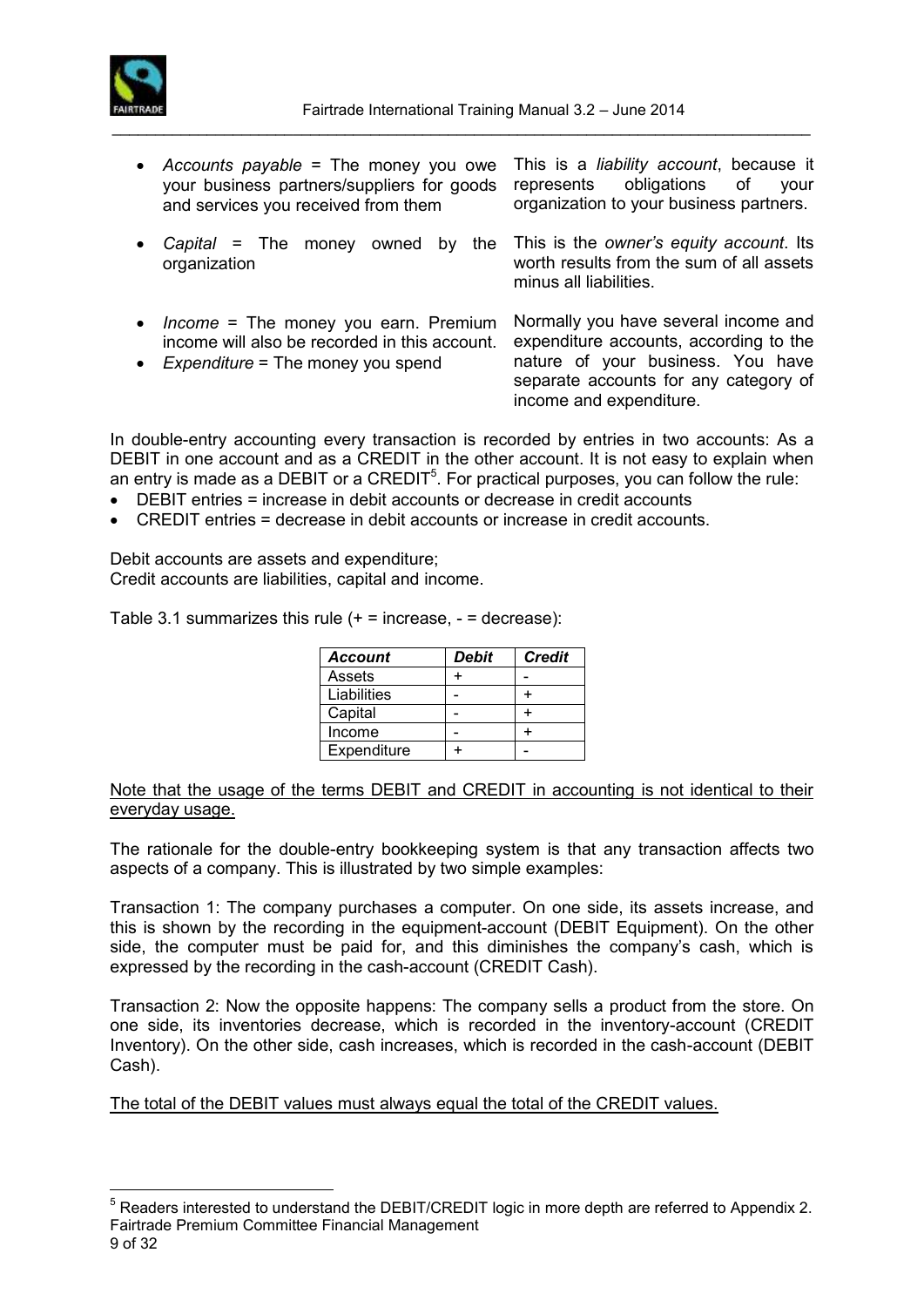

Historically, DEBIT entries have been recorded on the left hand side and CREDIT values on the right hand side of a [ledger](http://en.wikipedia.org/wiki/General_ledger) account. Ledger accounts are set up as [T accounts,](http://en.wikipedia.org/w/index.php?title=T_account&action=edit) so called because they resemble the letter T.



The accounting process is a series of activities that begins with a transaction and ends with the closing of the books. Because this process is repeated each reporting period, it is referred to as the **accounting cycle** and includes the following major steps:

- **(a)** Preparation or collection of the **source documents** of a transaction. In financial management, a document is produced each time a transaction occurs. The records of transactions are referred to as source documents. During audits they are used as evidence that a particular transaction occurred. Examples of source documents are:
	- Invoices and receipts for sales and purchases
	- Income and expense vouchers (see below)
	- Deposit slips for putting money into a bank account
	- Cheques for payments out of a bank account
	- Purchase orders
	- Payment orders

Often a transaction generates more than one source document. Let's take the example of the purchase of computers by the FPC, which is paid for immediately by cheque. This transaction is recorded in several source documents: (i) purchase order, (ii) invoice, (iii) payment order, (iv) cheque, (v) receipt.

Who is **responsible** for **producing, receiving and filing the source documents**? This is clearly the task of the treasurer. They must prepare and/or collect and keep the source documents very carefully and make sure that none are missing. The source documents are indispensable inputs for the following step. We will discuss in more detail in Chapter 5 how source documents should be prepared. Besides the source documents, the treasurer also receives and keeps all other documentation related to the management of the accounts, such as monthly bank statements.

**(b) Entry** of the transaction in the **general journal**. The journal is the entry point of transactions into the accounting system. It is a chronological record of transactions, showing an explanation of each transaction and the accounts affected.

It takes the following form:

| Date       |                                      | DEBIT        | CREDIT        |
|------------|--------------------------------------|--------------|---------------|
| DD MM YYYY | Name of DEBIT account                | Debit amount |               |
| DD MM YYYY | Name of CREDIT account               |              | Credit amount |
| DD.MM.YYYY | Optional: Explanation of transaction |              |               |

Before the journal entry is made, the following questions must be answered:

- Which accounts are affected by the transaction?
- . Which account must be debited?
- Which account must be credited?

Fairtrade Premium Committee Financial Management 10 of 32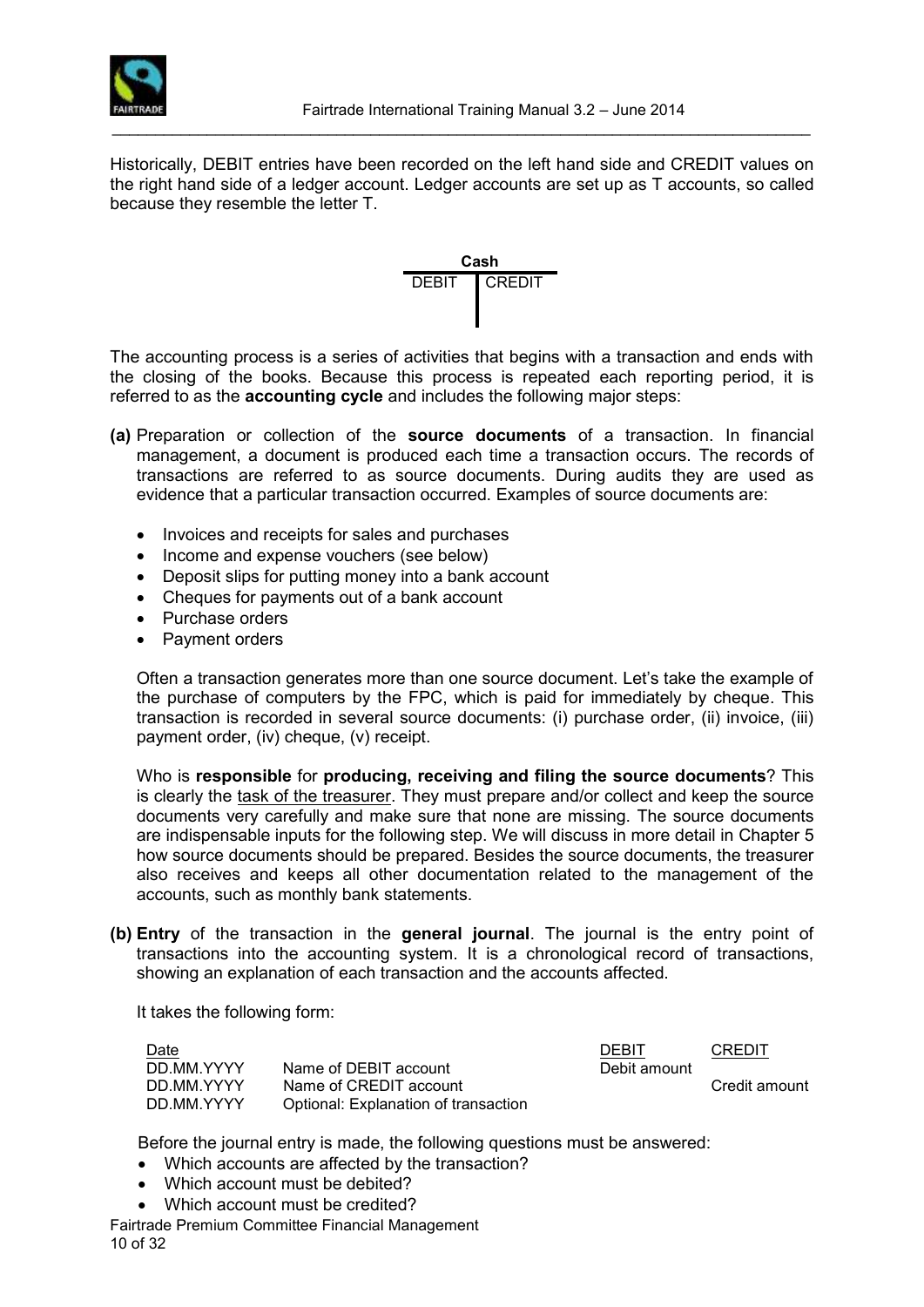

Examples:

Transaction 1: On 3/11/2014 a premium of 1500 was received. The journal entry is:

| Date      |                       | <b>DEBIT</b> | <b>CREDIT</b> |
|-----------|-----------------------|--------------|---------------|
| 3/11/2014 | Cash                  | 1500         |               |
|           | Income                |              | 1500          |
|           | Premium from customer |              |               |

Transaction 2: On 9/11/2014 a computer was purchased for 900 and paid immediately. The journal entry is:

| 9/11/2014 | Equipment            | 900 |     |
|-----------|----------------------|-----|-----|
|           | Cash                 |     | 900 |
|           | Purchase of computer |     |     |
|           |                      |     |     |

Transaction 3: On 16/11/2014 travel expenses of 20 were paid. The journal entry is:

| 16/11/2014 | Expenditure                            | 20 |    |
|------------|----------------------------------------|----|----|
|            | Cash                                   |    | 20 |
|            | Travel expenses first half of November |    |    |

After the transactions have been recorded in the journal, the source documents must be kept carefully. It should be possible to check the journal entries with the supporting documents at any time. A simple way is to keep them in a file in chronological order.

Journal entries may be done continually (daily or whenever a transaction occurs). If you have only a small number of transactions, it can be done in a batch at the end of the week or even the month. This depends also on the question of who is doing this job.

Who should be **responsible** for **keeping the journal**? You have to be aware that this step is actually a bookkeeping task – in contrast to the preparation of source documents. But correct journal entries are crucial for the proper handling of the following steps. Therefore, the task of filling in the journal is normally done by the accountant, and not the treasurer. However, this depends on the capacity and willingness of the treasurer. If they have been properly trained and feel capable and comfortable of doing it, they should be encouraged to try. Of course they must be guided and coached by the accountant. Wrong entries in the journal could create confusion and make more work for the accountant than if they do it themselves. even if the accountant keeps the journal, the treasurer is still responsible for preparing the source documents, which are handed over to the accountant.

**(c) Posting** of journal entries to the **general ledger**. Once entered in the journal, the transactions are posted to the appropriate T accounts in the general ledger. While the journal is organized chronologically, the ledger is organized by accounts. The general ledger is a collection of accounts. The accounts of the ledger take the form of two-column T-accounts, as explained above.

The list of all accounts of the bookkeeping system is referred to as the *chart of accounts*. It must be designed by the accountant. It should not just be a replica of the system of a business company but should consider the specific nature and needs of the organization. Each account in the chart is assigned a unique *account number* or *code.*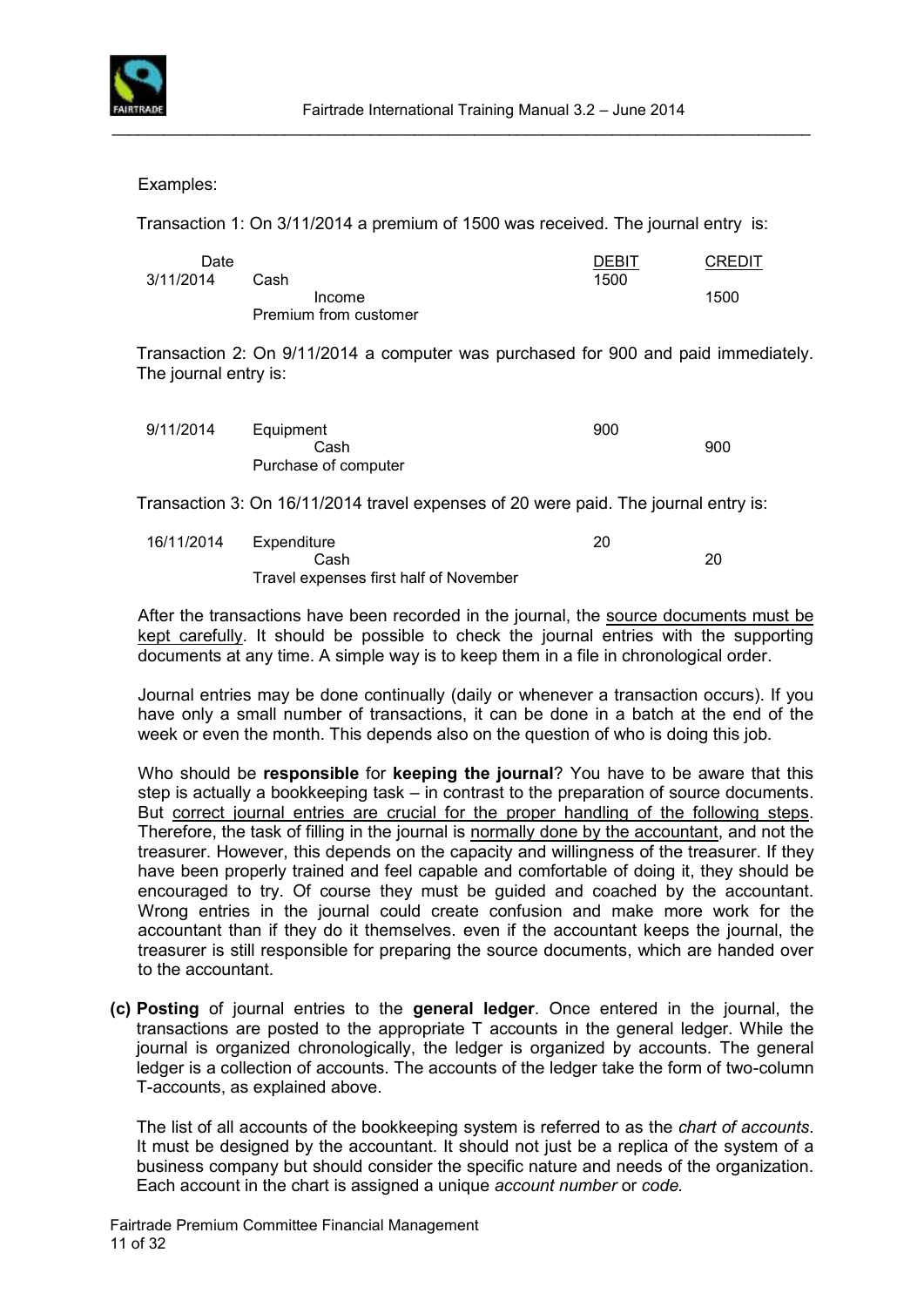

A suggestion for an account chart is presented in Appendix 3.

To illustrate posting to the ledger accounts, we use the same examples as above. Four accounts were involved in these two transactions: Cash, equipment, income and expenditure. You post the journal entries for each transaction to the respective account:

\_\_\_\_\_\_\_\_\_\_\_\_\_\_\_\_\_\_\_\_\_\_\_\_\_\_\_\_\_\_\_\_\_\_\_\_\_\_\_\_\_\_\_\_\_\_\_\_\_\_\_\_\_\_\_\_\_\_\_\_\_\_\_\_\_\_\_\_\_\_\_\_\_\_\_\_\_\_\_\_\_

Transaction 1: On 3/11/2014 premium of 1500 was received

| Cash  |      |        | <b>Income</b> |        |      |
|-------|------|--------|---------------|--------|------|
| Debit |      | Credit | Debit         | Credit |      |
| 3/11  | 1500 |        |               | 3/11   | 1500 |

Transaction 2: On 9/11/2014 a computer was purchased for 900

| <b>Equipment</b> |     |        | Cash (2) |       |           |        |     |
|------------------|-----|--------|----------|-------|-----------|--------|-----|
| Debit            |     | Credit |          | Debit |           | Credit |     |
| 9/11             | 900 |        |          | 3/11  | 1500 9/11 |        | 900 |

Transaction 3: On 16/11/2014 travel expenses of 20 were paid

| <b>Expenditure</b> |    |        | Cash (3) |       |      |                |           |
|--------------------|----|--------|----------|-------|------|----------------|-----------|
| Debit              |    | Credit |          | Debit |      | Credit         |           |
| 16/11              | 20 |        |          | 3/11  | 1500 | 19/11<br>16/11 | 900<br>20 |

Note the direct mapping between the journal entries and the ledger postings. Maybe this posting of transactions that have already been entered in the journal seems redundant. However, the general ledger serves an additional function. It allows you to view the activity and balance of each account at a glance. Look at cash account (3): all three transactions have affected this account (which is not always the case, of course). After the posting the last transaction you can see at once what the cash balance is: 1500 – (900 + 20) = 580. Adding up the accounts is called *balancing*.

Steps  $a$ ) – c) described above are performed at any time during the accounting period, either when transactions occur or in periodic batches (at the end of the week or month). While step a) must be performed by the treasurer, step b) might be done by the accountant or the treasurer. Step c) and all subsequent steps should be performed by the accountant.

The following steps are performed at the end of the accounting period. The accounting period means the time after which the books are closed and the financial statement is prepared. This should be done at least at the end of the business year; however, it is recommended to do it in shorter intervals, monthly or at least quarterly.

**(d)** Preparing the **trial balance**. The term trial balance means that it is used to test whether DEBITS equal CREDITS. Trial balance is a list of the balances of all accounts in the ledger. The amounts are copied to a two-column list: the DEBITS (the sum of all debit entries) into the left column and the CREDITS (the sum of all credit entries) into the right column, as shown in the following table:

#### Table 3.3: Sample trial balance

Fairtrade Premium Committee Financial Management 12 of 32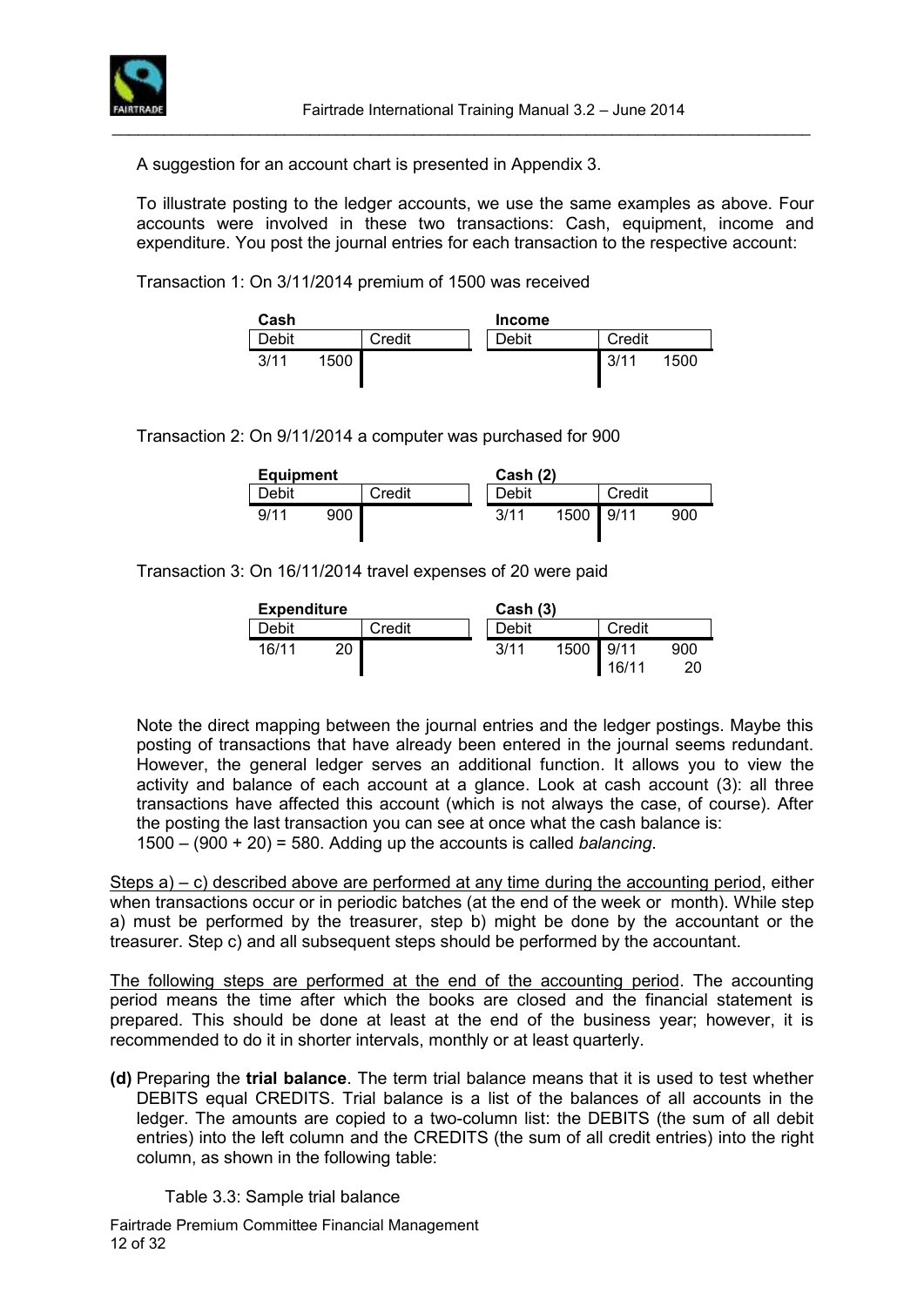

| <b>Account title</b> | <b>Debits</b> | <b>Credits</b> |
|----------------------|---------------|----------------|
| Cash                 | 1500          | 920            |
| Equipment            | 900           |                |
| Income               |               | 1500           |
| Expenditure          | 20            |                |
| TOTAL                | 2420          | 2420           |

The total of the DEBITS should equal the total of the CREDITS. If this is not the case then an error has occurred that must be corrected. It could have been a maths error (in the addition), a recording error (entry of wrong numbers) or a posting error (entries in the wrong column).

- **(e)** Preparing **adjustments**. Why are adjustments necessary? Transactions are recorded in the journal at the date when they occur. But some transactions are not applicable to the actual period and other transactions applicable to the period have not yet been recorded. There are two major types of adjusting entries:
	- *Accruals* are revenues actually earned and expenditure actually incurred, but not recorded in the books. Example: Salaries for the month that will be paid at the beginning of next month.
	- *Deferrals* are revenues and expenditure that have been recorded but not earned or incurred in this period. Example: Prepaid insurance premium.

The adjusting entries are posted in the ledger accounts. Then an adjusted trial balance is prepared the same way as explained above.

- **(f)** Preparing the **financial statement**. This is the closing of the cycle. The financial statement consists of two parts: *income statement* and *balance sheet*. They are both derived from the general ledger.
	- Income statement<sup>6</sup> reports what the organization has earned (income), spent (expenditure) and the resulting net income (called profit for business enterprises or surplus for not-for-profit organizations) during a period, for instance from January 1 to December 31.

Table 3.4: Sample Income Statement from … to…

|                                                               | <b>Expenditure</b> | <b>Income</b> |
|---------------------------------------------------------------|--------------------|---------------|
| <b>Income</b>                                                 |                    |               |
| Premium income                                                |                    | 25,000        |
| Donation from NGO for project<br>Income generated by projects |                    | 3000<br>2000  |
| Financial income (interest on savings and investments)        |                    | 800           |
|                                                               |                    |               |
| <b>Expenditure</b>                                            |                    |               |
|                                                               |                    |               |
| Project 1                                                     | 4500               |               |
| Project 2                                                     | 2000               |               |
| Project 3                                                     | 11,000             |               |
| Training and capacity building                                | 3000               |               |
| Administrative costs                                          | 1900               |               |
| Professional services                                         | 500                |               |
| Depreciation of equipment                                     | 250                |               |

<sup>6</sup> The Income Statement is also referred to as *Income and Expenditure Statement*; for not-for-profit organizations the term *Statement of Operations* is also used.

 $\overline{a}$ 

Fairtrade Premium Committee Financial Management 13 of 32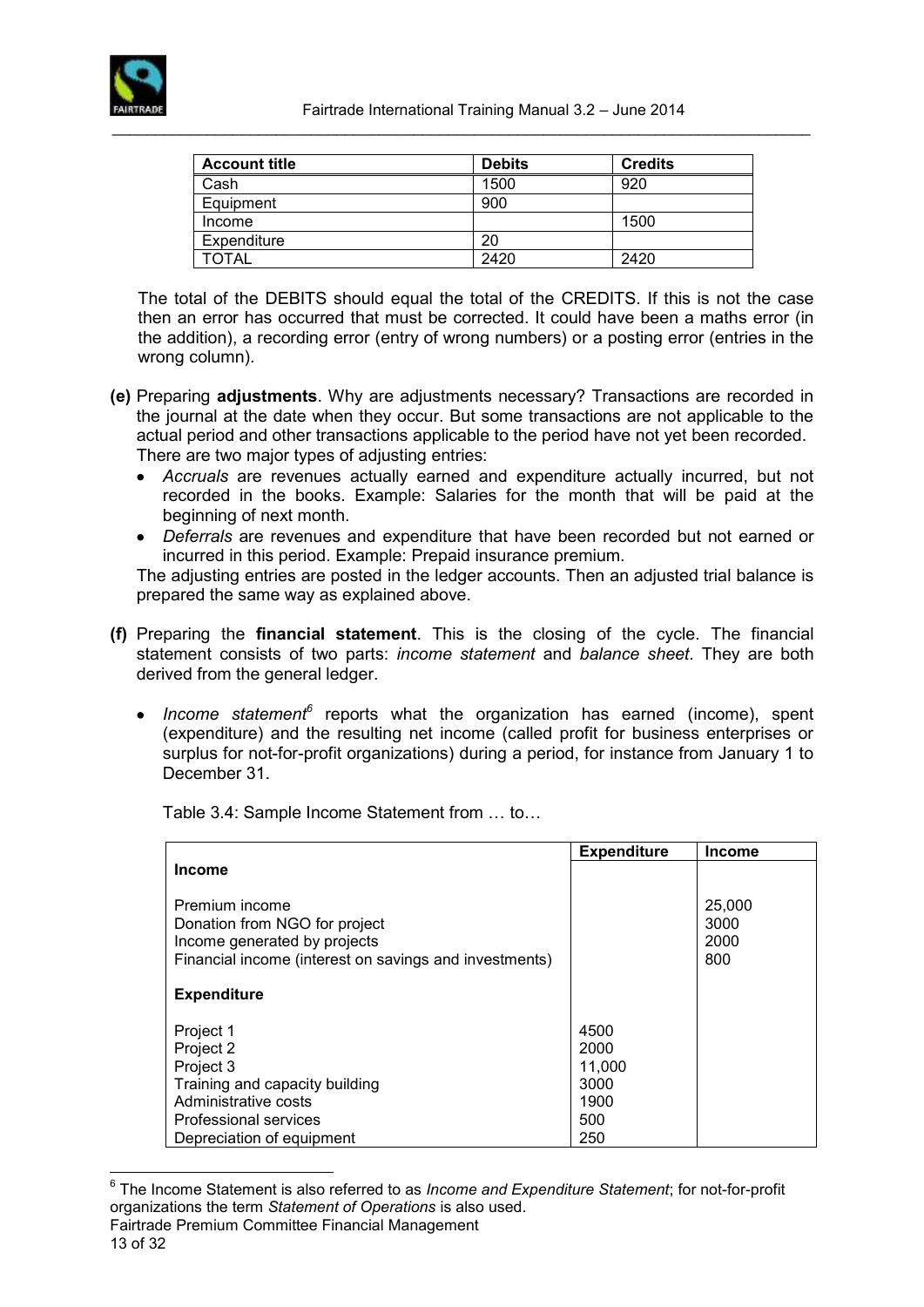

| Financial costs (bank charges) | 36     |        |
|--------------------------------|--------|--------|
| <b>Total</b>                   | 23,186 |        |
| <b>Net Surplus</b>             | 7614   |        |
|                                | 30,800 | 30,800 |

The statement can have different forms (e.g. income and expenditure in the same column) and can give more details (e.g. administrative costs by items). You can also choose to include comparative figures from previous years in an additional column in the statement.

The table shows the principle. Instead of a surplus, a loss may result, which is possible if you had high premium volumes accumulated in previous years that have now been used. The loss then would not be a cause for concern, since the purpose of a not-for-profit organization like yours is not making gains, but to use the money well.

 *Balance sheet* reports the assets, liabilities and capital. The balance sheet is a snapshot of the financial situation of an organization at a specific moment in time. Table 3.5: Sample Balance Sheet as at…

|                                             | <b>Assets</b> | <b>Liabilities</b> |
|---------------------------------------------|---------------|--------------------|
| <b>Assets</b>                               |               |                    |
| <b>Current assets</b>                       |               |                    |
| Cash and bank                               | 2200          |                    |
| Accounts receivable                         | 300           |                    |
| Inventories                                 | 450           |                    |
|                                             |               |                    |
| <b>Fixed assets</b>                         |               |                    |
| Office equipment                            | 1350          |                    |
| Equipment project 1                         | 4700          |                    |
| Long term investments                       | 8000          |                    |
| <b>Liabilities</b>                          |               |                    |
|                                             |               |                    |
| <b>Current liabilities</b>                  |               |                    |
| Accounts payable                            |               | 860                |
| Accrued liabilities (professional services) |               | 300                |
|                                             |               |                    |
| Long-term liabilities<br>Loan payable       |               | 1000               |
|                                             |               |                    |
| <b>Capital</b>                              |               |                    |
|                                             |               |                    |
| Accumulated premium funds                   |               | 7226               |
| Surplus for the year                        |               | 7614               |
|                                             |               |                    |
|                                             | 17,000        | 17,000             |

#### Terminology:

*Assets* are the economic resources in the control of an organization, the valuables you possess and can work with.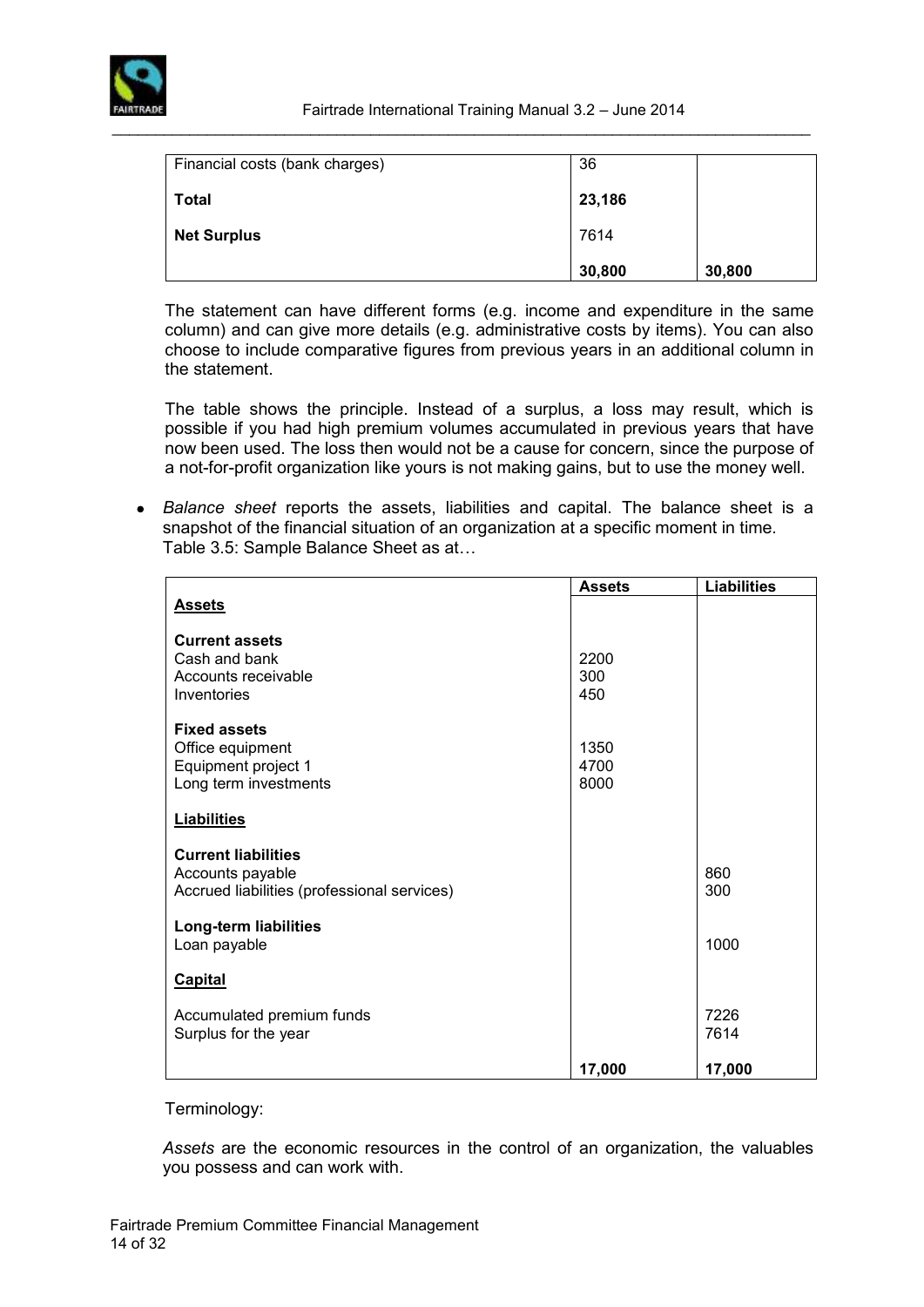

*Current assets* are assets that are in cash or can be easily converted into cash within one year.

*Fixed assets* are assets that cannot be easily converted into cash. They include land, buildings, machinery, equipment, vehicles, etc. Also long term investments (over one year) are recorded under this category.

*Liabilities* are the obligations (debts) owed to third parties (banks, suppliers, etc.). *Current liabilities* are debts that must be paid within one year.

*Long-term liabilities* are debts due more than one year from the current date.

*Capital*, in business referred to as *ownership equity*, is the owners' interest in all [assets](http://en.wikipedia.org/wiki/Asset) after all [liabilities](http://en.wikipedia.org/wiki/Liability) are paid. This is the portion of the business that actually belongs to the owner. In the case of not-for-profit organizations like yours, capital refers to the accumulated surpluses (premium funds not spent). The formula says: Ownership capital = assets – liabilities.

The generally accepted **accounting principles** underlying the financial statements are:

- Completeness
- Clarity or transparency
- Prudence
- Consistency in presentation, disclosure and evaluation
- Prohibition of netting (i.e. expenditure and income are to be presented at gross amounts, it is not allowed to offset a positive value against a negative value)

#### **Flow chart of the accounting cycle:**



**Computerizing the accounting system** saves a great deal of time and effort. It reduces (if not eliminates) mathematical errors and allows for much more timely information than a manual system does. It also saves some of the steps discussed above. Computerized systems usually combine step b) (Journal entry) and step c) (Ledger posting). Also the need to test if DEBITS and CREDITS are equal through the trial balance is usually not required, since most systems calculate this automatically when the data is entered. However, though the computer can handle the mechanics of the system, human judgement is still required to ensure that the data entered into the system is correct.

Fairtrade Premium Committee Financial Management 15 of 32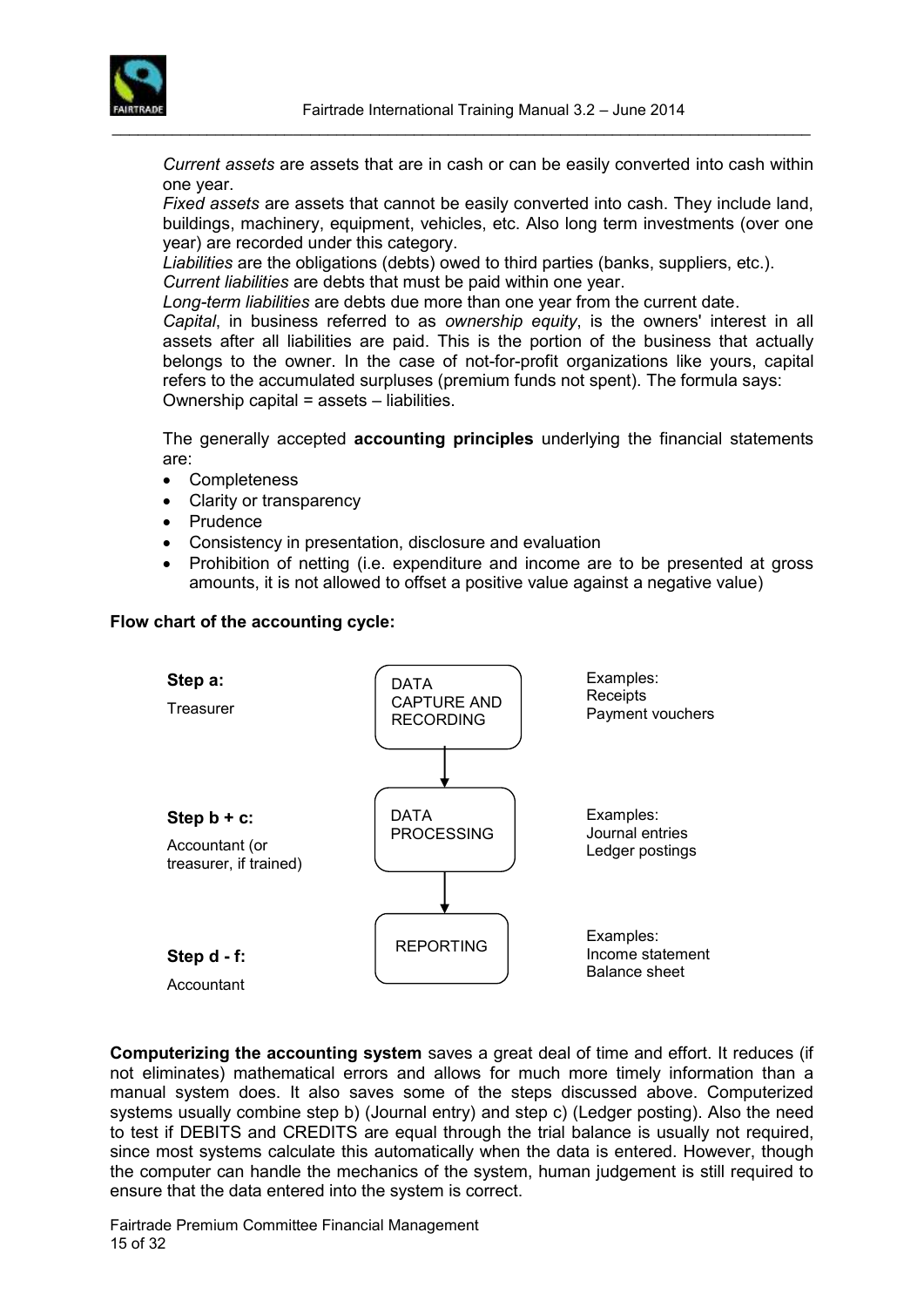

# <span id="page-15-0"></span>**4. FINANCIAL REPORTING**

Regular financial reporting is a central requirement of the Fairtrade standards. Information on the Fairtrade Premium amount (Standards clause 2.1.12), its administration and use must be given to the FPC itself (Standards clause 2.1.12), to the workers and to the certification body (Standards clauses 2.1.12 and 2.1.18).

\_\_\_\_\_\_\_\_\_\_\_\_\_\_\_\_\_\_\_\_\_\_\_\_\_\_\_\_\_\_\_\_\_\_\_\_\_\_\_\_\_\_\_\_\_\_\_\_\_\_\_\_\_\_\_\_\_\_\_\_\_\_\_\_\_\_\_\_\_\_\_\_\_\_\_\_\_\_\_\_\_

### <span id="page-15-1"></span>**(a) Information to the Fairtrade Premium Committee**

According to Standards clause 2.1.12, all relevant books of the Fairtrade Premium account must be available to all FPC members. Information on premium flow and balance is a mandatory agenda point at FPC meetings. Best practice is monthly reporting. High premium income must be reported immediately, even between meetings.

The responsibility for informing the FPC on the flow and balance of the premium lies with the treasurer. In order to ensure that all receivable premium money has been accounted for, the treasurer should perform the following tasks monthly:

- Ascertain from the company's Fairtrade sales reports (to be provided by management) the amount of premium due (Standards clause 2.1.12);
- Check when the corresponding deposit is made to the premium account and compare the amount credited with the sales reports;
- Check with the bank statement to ensure that the correct exchange rate has been used to convert the amount into local currency;
- Any variances with the sales report or the bank statement must be followed up immediately for rectification. Differences must be explained (for instance, less sales income due to quality claims).
- Prepare the income voucher for the premium amount deposited in the bank account.

In the case of income from investments the treasurer needs to ensure that the interest earned is correct by checking against the rate of interest.

The report on premium income and balance takes the following form:

Table 4.1: Summary Fairtrade Premium (FP) flow report format

| MONTH:                            | CURRENCY |
|-----------------------------------|----------|
| Balance at beginning of the month |          |
| Plus: Income                      |          |
| Minus: Expenditure                |          |
| Balance at end of the month       |          |

This form can be found in Appendix 4 N°1 as an Excel spread sheet. It is sufficient for FPCs with a low turnover and few financial operations.

If the FPC has a higher turnover and more intensive financial activities, another, more sophisticated format is recommended. It is presented in Appendix 5 N°1. This FP flow report form allows a complete record of all transactions in chronological order. It follows the same logic as the simpler form presented in Appendix 4 N°1. But it is structured in a more functional way, since it allows you:

- to check income and expenditure and the resulting balance at any time;
- Fairtrade Premium Committee Financial Management 16 of 32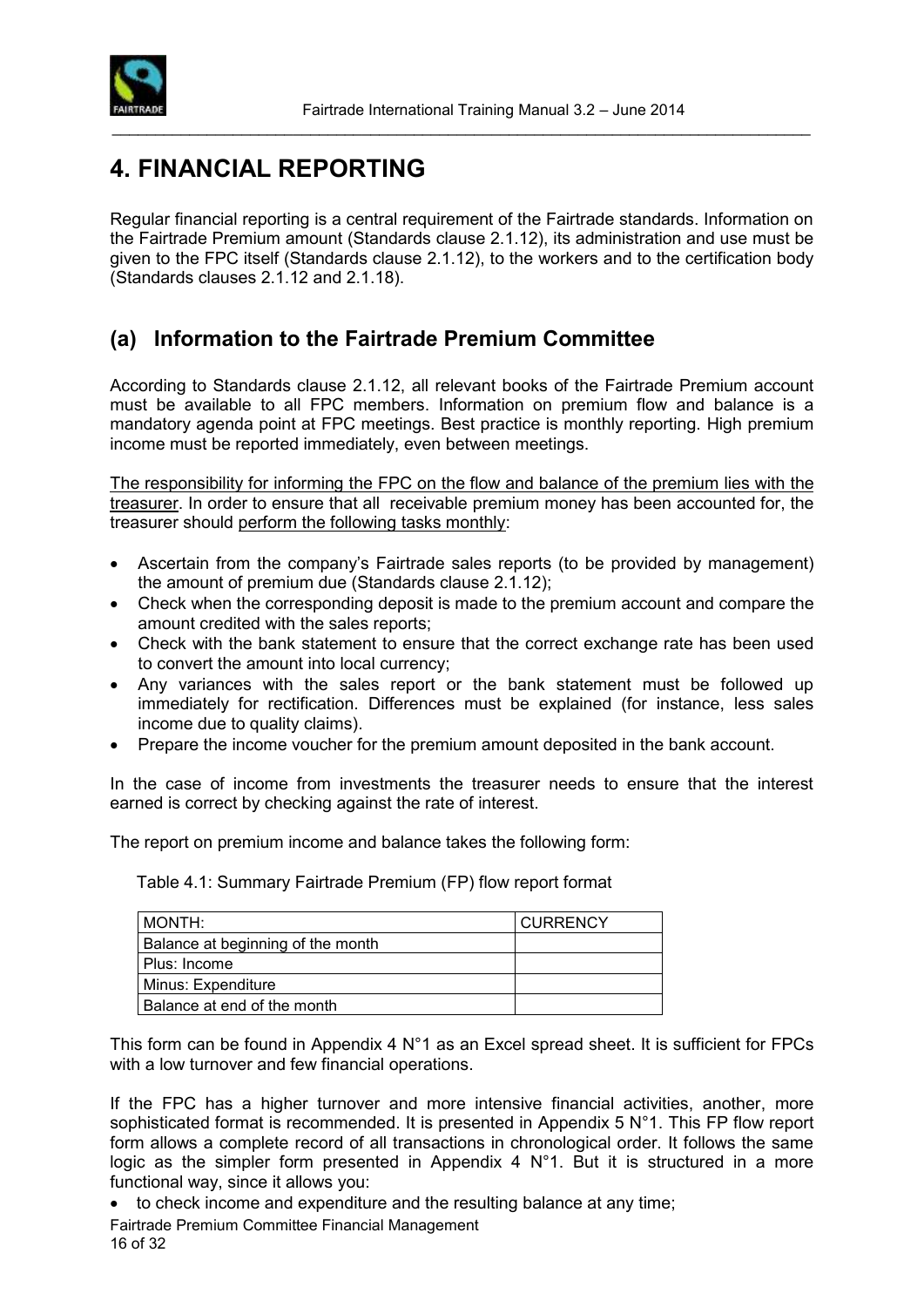

• to check expenditure and income of each individual project and other budget items (such as administrative costs) at any time;

\_\_\_\_\_\_\_\_\_\_\_\_\_\_\_\_\_\_\_\_\_\_\_\_\_\_\_\_\_\_\_\_\_\_\_\_\_\_\_\_\_\_\_\_\_\_\_\_\_\_\_\_\_\_\_\_\_\_\_\_\_\_\_\_\_\_\_\_\_\_\_\_\_\_\_\_\_\_\_\_\_

• to produce a cash flow report at desired intervals; monthly, quarterly or whenever you wish.

The assumption is that the organization has one current account and all financial operations are handled through this account. The register is kept in local currency, except premium earnings which are registered in foreign currency and then converted into local currency<sup>7</sup>.

It is highly recommended that the FPC uses this form, because, in addition to the above mentioned functions, it has the following advantages:

- It is easy to handle and can be managed by the treasurer after a short period of training (if they are computer-literate). It is less demanding than the journal referred to in 3b above);
- It allows daily entries and shows the daily balance of funds;
- The sums in each column can be easily transferred to a summary report;
- It is useful for FLOCERT because it allows the auditor to check at a glance the basic data on premium earnings and expenses project by project.

### <span id="page-16-0"></span>**(b) Information to the workers**

A financial report must be submitted to the workers (General Assembly) at the end of the business year (Standards clause 2.1.18). This report consists of the financial statements discussed above (see 3f):

- Income statement
- Balance sheet

These reports will normally not contain full information on individual projects, because they are summarized statements. The workers are probably interested to know the financial performance of each project. For this purpose a short summary on each project (budget – expenditure – income if applicable) should be presented. The information on project expenses and income can be easily extracted from the cash flow format in Appendix 5  $N^{\circ}1$ discussed above.

Together with the Fairtrade Premium Plan for next year, the budget must also be submitted to the GA (2.1.15).

An annual financial report and a budget are the minimum pieces of financial information that the FPC is required to give the workers. However, it is recommended that more financial information is shared with them and done so more frequently than just once a year. For instance, the monthly summary of cash flow report (Table 4.1) may be put on the notice board. Because of the cash flow report format (Appendix 5), workers can be informed more frequently about the financial situation.

### <span id="page-16-1"></span>**(c) Information to the certification body FLOCERT**

Fairtrade Premium Committee Financial Management  $\overline{a}$  $<sup>7</sup>$  This form can be expanded, according to need. For instance, if you wish, you can insert additional</sup> columns for income in local currency: premium income, income from projects, other income (interest, etc.). The number and nature of expenditure columns depends on your projects and activities.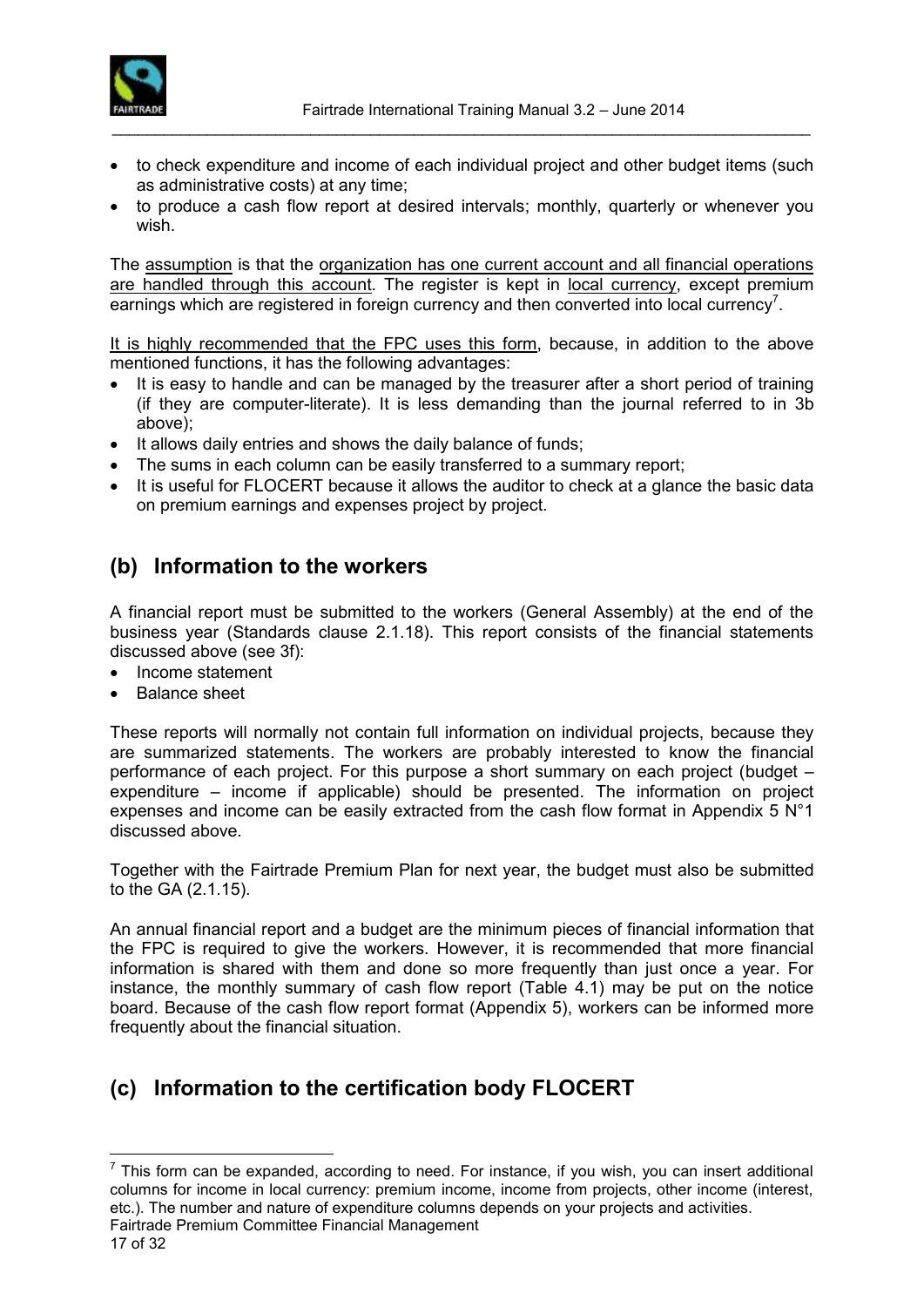

The financial statements and the budget established at the end of the fiscal year must also be presented to FLOCERT. The financial reports should be accompanied by the report of the external audit $8$ . These documents may be handed over to the FLOCERT auditor.

The FLOCERT auditor requires updated information on premium income, premium expenditure per project and premium balance. As suggested above, the best way to have this information ready any time is to record it with the cash flow format of Appendix 5  $N^{\circ}1$ .

# <span id="page-17-0"></span>**5. FINANCIAL PROCEDURES**

This chapter aims at providing the FPC with practical guidance on central issues of daily financial administration. The intention is to make financial management more efficient and safer.

### <span id="page-17-1"></span>**(a) Preparing the source documents on income and expenditure**

The importance of written documents on all transactions has already been stressed in Chapter 3a. The FPC and particularly the treasurer must follow very strictly this rule: No financial transaction without a document. In this section we will discuss the main types of documents and the minimum requirements they should comply with. We will also make suggestions for some forms for the FPC to use.

As a minimum, each source document should include:

- The date
- The amount
- A description of the transaction

Where practical, beyond these minimum requirements, source documents should contain the name and address of the other party to the transaction.

When a source document does not exist, e.g. when a cash receipt is not provided by a vendor or misplaced, an internal document should be generated immediately after the transaction (vouchers as described below).

To make sure that any transaction, either income or expenditure, is properly documented, the use of a system of vouchers is recommended. These vouchers, numbered and filed in chronological order, facilitate the job of the accountant. The voucher contains the information necessary for the accountant to know which accounts are affected by the transaction. Two different forms are used<sup>9</sup>:

 An **Income voucher** is generated any time the organization receives a payment: premium transfer, interest payment, income generated by premium projects (sales, provision of services, loan repayments, etc.). The voucher is made independently from the form of payment, whether it is in cash, by cheque or a bank remittance.

See model Income voucher in Appendix 4 N°2

 $\overline{a}$ 

<sup>&</sup>lt;sup>8</sup> See below Chapter 6c

 $9$  If you decide to use these forms, it is useful to have them printed with the letterhead of the organization.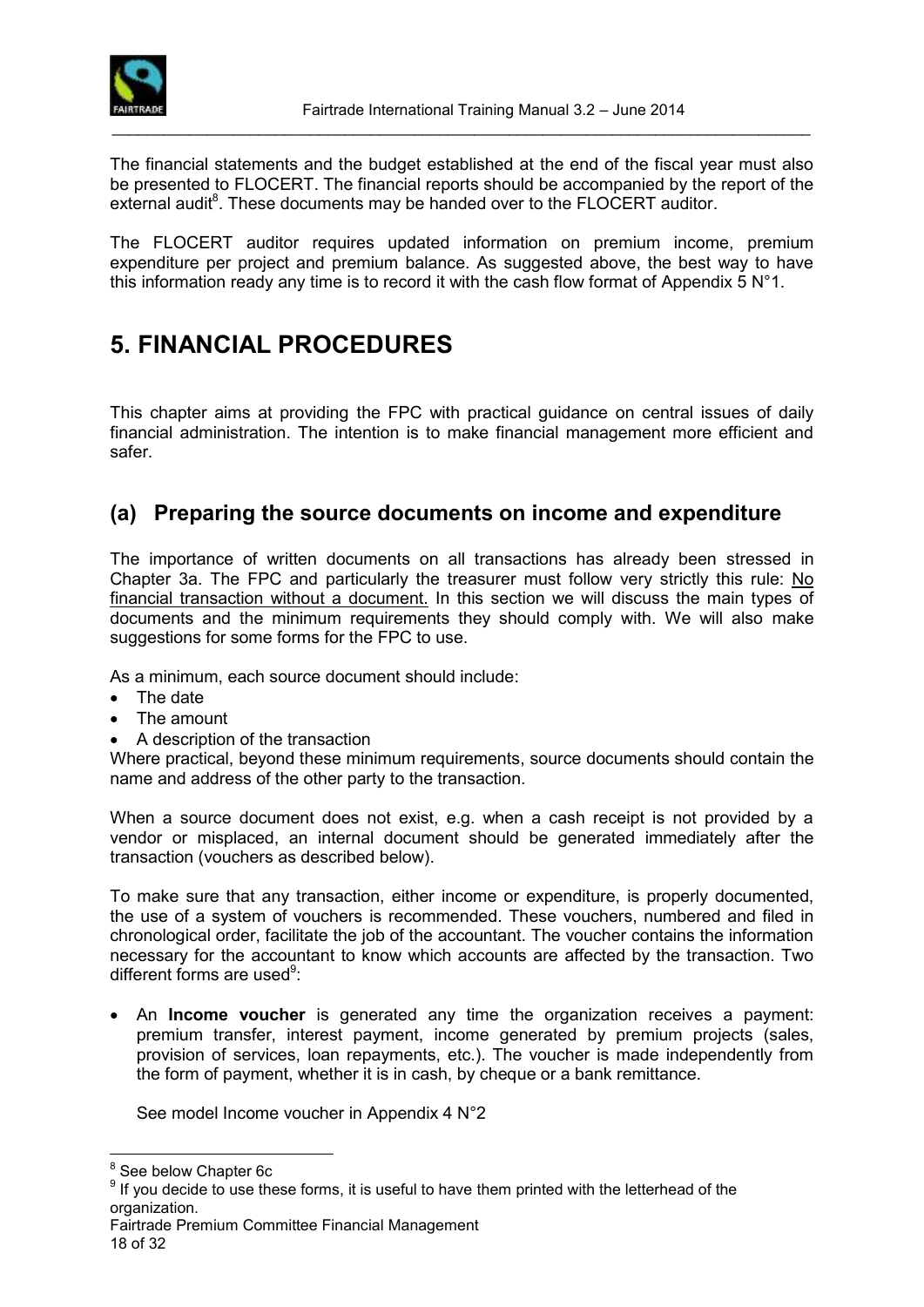

The voucher has two parts: the upper part is for the information on the nature of the transaction:

\_\_\_\_\_\_\_\_\_\_\_\_\_\_\_\_\_\_\_\_\_\_\_\_\_\_\_\_\_\_\_\_\_\_\_\_\_\_\_\_\_\_\_\_\_\_\_\_\_\_\_\_\_\_\_\_\_\_\_\_\_\_\_\_\_\_\_\_\_\_\_\_\_\_\_\_\_\_\_\_\_

- $\triangleright$  Number, date and amount
- $\triangleright$  Received from: name and address of the payer
- $\triangleright$  Amount in words
- $\triangleright$  Description of transaction
- For project: if payment is destined for one or several specific projects, or for administration
- $\triangleright$  Form of payment: cash, cheque or bank remittance
- $\triangleright$  If cheque: cheque number and bank
- $\triangleright$  If amount has been deposited in a bank account: account number and bank

This part of the voucher must be filled in by the treasurer. It should then be revised by a workers' representative on the FPC and by a management advisor

The lower part of the voucher is for the use of the accountant. After registering the transaction in the books, they fill-s in the corresponding boxes in the voucher.

 An **Expense voucher** is generated any time the organization makes a payment by cheque (for cash payments a different voucher referred as petty cash voucher is used; see below 5d).

See model Expense voucher in Appendix 4 N°3

The form is very similar to the income voucher. It should be filled in in the same way by the treasurer and revised by a workers' and a management representative. The box 'Supporting document' refers to the invoice and/or receipt provided by the supplier.

These vouchers are not meant to substitute for the supporting documents provided by the business partners, such as invoices, receipts, credit notes from the bank, etc. The original receipts must always be attached to the vouchers.

### <span id="page-18-0"></span>**(b) Payment procedure**

The FPC must issue a payment procedure. For any payment to be made, the payment procedure has to be strictly followed. The procedure must regulate:

- What requirements must be fulfilled prior to payment
- Form of payment (e.g. amounts exceeding 20 USD only by cheque)

The purpose of the payment procedure is transparency and security.

The following steps should be followed in the payment procedure:

- All payments must be based on a FPC decision and if applicable have followed the regulations on procurement (procurement procedure, see below 5e).
- Except for petty cash expenditure, the treasurer issues a payment order with all the information necessary to check whether payment is based on an FPC decision and the procurement procedure. See payment order form in Appendix 4 N°5.
- The payment order is checked and payment authorized by at least two people: a workers' representative (according to the internal regulations this can be the FPC chairman or another FPC member) and a management advisor. Preferably the authorizing people should not be signatories of the account.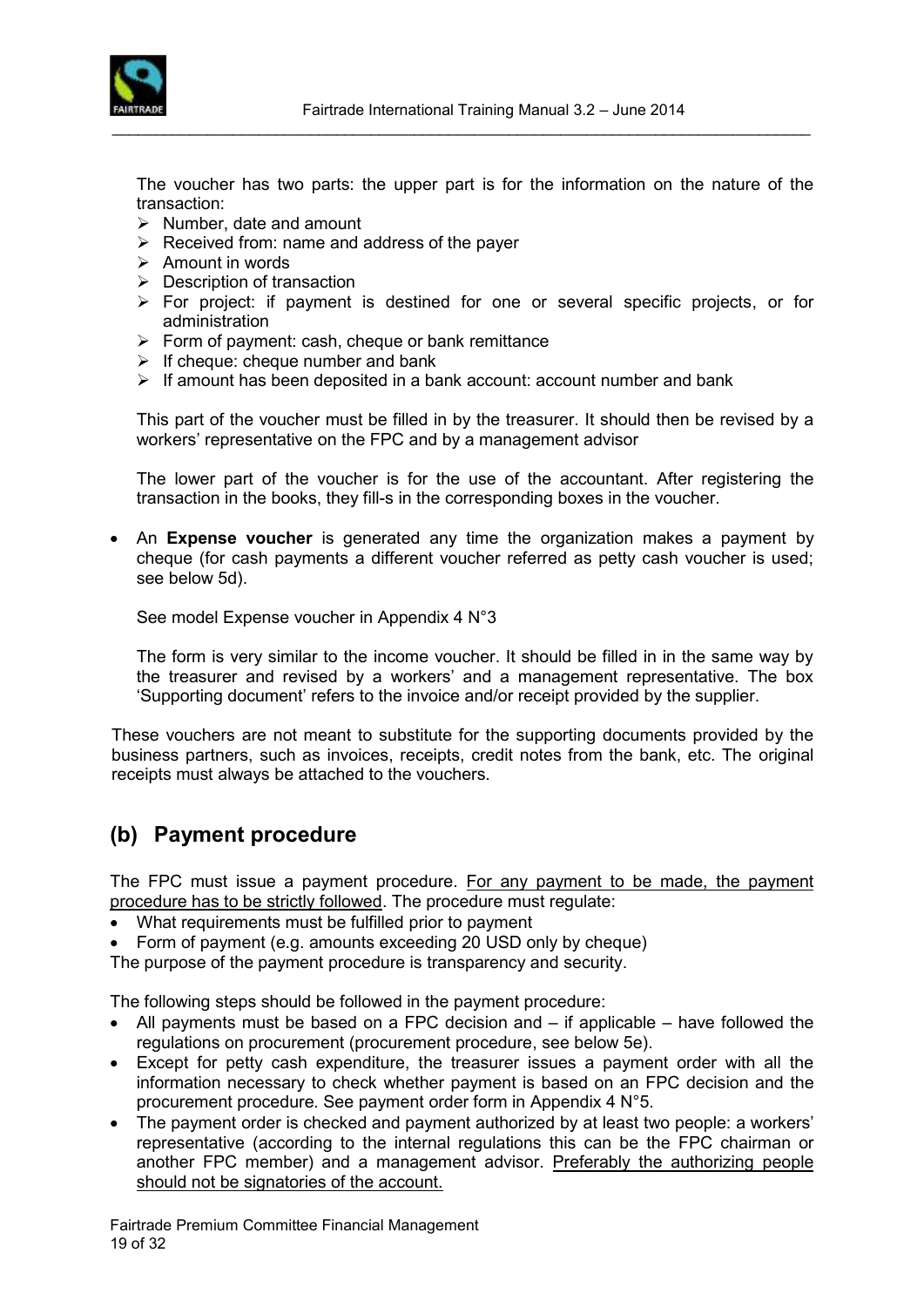

 Amounts exceeding the limit fixed by the FPC must always be paid by cheque or bank remittance. Only small amounts can be paid cash.

\_\_\_\_\_\_\_\_\_\_\_\_\_\_\_\_\_\_\_\_\_\_\_\_\_\_\_\_\_\_\_\_\_\_\_\_\_\_\_\_\_\_\_\_\_\_\_\_\_\_\_\_\_\_\_\_\_\_\_\_\_\_\_\_\_\_\_\_\_\_\_\_\_\_\_\_\_\_\_\_\_

- When authorization of the payment order is complete, the treasurer issues the cheque and presents it to the signatories of the account together with the payment order. Signatories must check the payment order (and supporting documents) before signing the cheque.
- Payment is made against receipt.

### <span id="page-19-0"></span>**(c) Bank account management**

The organization must open a bank account for receiving and administering the premium. The joint signatories must be at least one workers' representative and one management advisor (Standards clause 2.1.5). The FPC may specify this requirement or make it stricter (for instance, two workers plus one management representative) but not loosen it.

**Current account**: It is recommended that for the day-to-day operations a current account is used. In a current account usually no interest is earned. But the money is deposited and withdrawn easily at any time. The main advantage of the current account is the cheque book, which is issued to enable the account holder to make payments and withdraw money. Payments made by cheque are safer than cash and can be easily traced. The current account should be the only account used for payments.

The chequebook must be kept by the treasurer in a safe place under lock and key. Cheques should never be signed blank or post-dated. Date, payee and amount should always be filled in before a cheque is signed.

High premium balances, which are not needed for meeting shortterm obligations, should be invested in interest-earning but safe financial instruments. These may be, for instance, savings accounts or fixed deposits $^{10}$ .

**Records**: The treasurer should keep an updated record of all transactions (deposits, remittances, payments) on the current account. The information on the bank balance must be readily available at any time. As soon as the transaction is carried out, it should be registered in the corresponding book. According to your recording practice and your accounting system, you have the following possibilities:

- The transaction is recorded in the cash flow report form (Excel spread sheet) suggested in Appendix 5  $N^{\circ}$ 1. This is the most efficient way.
- If your entire accounting system is computerized, the entry can be made directly into the system (you have to know which account is to be debited and which one credited). This is more complicated and requires that the treasurer is familiar with how to use the system.
- If you have neither of these two possibilities, the treasurer should have a separate cash book where the transactions are registered manually or by computer if the treasurer is computer-literate.

The form of the cash book is very simple, as shown in the following table:

Table 5.1: Sample form of cash book

 $\overline{a}$ 

 $10$  A fixed deposit is an account where money is placed for a specific period of time, say one month, three months, six months etc. Funds in such an account cannot be withdrawn before the time period expires or with a penalty such as losing the interest due. Normally a fixed deposit account earns slightly higher interest than a savings account.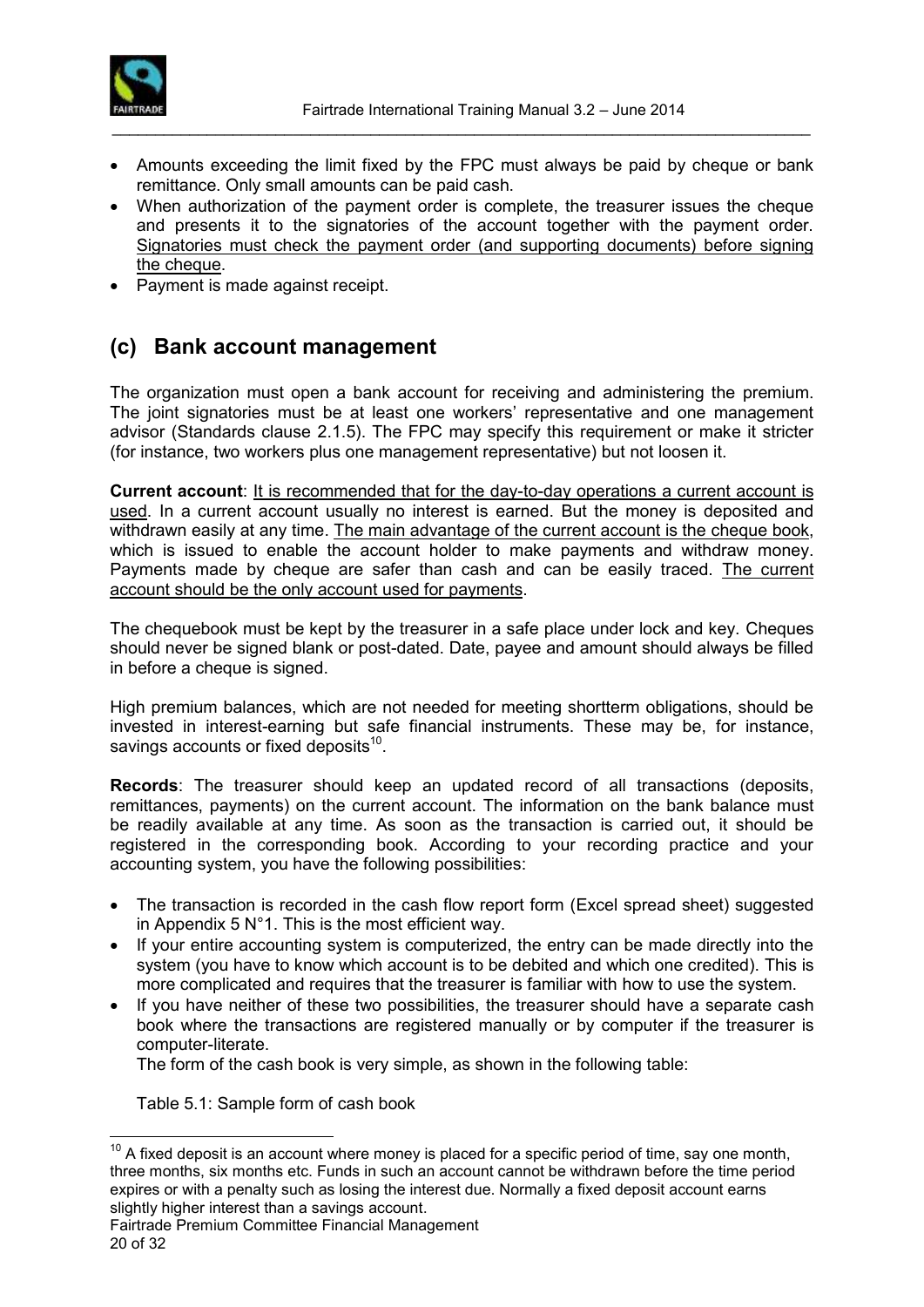

|      | <b>CASH BOOK</b>            |             |          |             |        |             |         |
|------|-----------------------------|-------------|----------|-------------|--------|-------------|---------|
|      | Name of organization        |             |          |             |        |             |         |
|      | Bank and Current Account N° |             |          |             |        |             |         |
| Date | Cheque                      | Voucher     | Payee    | Description | Income | Expenditure | Balance |
|      | $N^{\circ}$                 | $N^{\circ}$ | or payer |             |        |             |         |
|      |                             |             |          |             |        |             |         |
|      |                             |             |          |             |        |             |         |

**Bank statement**: The bank sends a monthly statement to the account holder, which shows the following information:

- Deposits, remittances and interest earned (called credits by the bank = income)
- Payments and bank charges (called debits by the bank = expenditure)
- Balance at the end of the month.

If the statement is not sent, inquire why and ask the bank to send it regularly. It must go to the treasurer, who checks the statement and compares it with their own records.

**Bank reconciliation**: Comparing the figures from the books (your records of the bank account) against those on the bank statement is called bank reconciliation. This is a very important task to be performed at the end of each month by the treasurer (or the accountant). The balance of the bank account record should reconcile (match) with the balance of the bank statement. If this is not the case, there might be an error from either side, yours or the bank's. But more probably the difference is due to a time lag between banking operations and accounting. Differences may be explained because:

- Cheques drawn and registered in your books as expenditure have not yet been presented to the bank for payment and consequently have not yet been debited from your bank account;
- Cheques deposited at the bank and registered into your books as income have not yet been credited by the bank;
- Bank charges and interest have been entered onto the bank statement but are not yet recorded in the account.

The treasurer should, therefore, prepare at the end of every month a **bank reconciliation statement.** You can establish the statement both ways, either adjusting the balance per bank or per books. The method proposed here is adjustment per books. That means you start from the balance recorded in your books which is equal to the balance in the bank statement. You proceed by the following steps:

- 1) Compare the balance in your books (bank account record) with the bank statement balance provided by the bank.
- 2) If there is a difference, search for any item that does not appear in one of both records (your books and the bank statement).
- 3) Items missing in the bank statement:
	- Add all outstanding cheques (cheques that you have drawn and recorded as payment but that were not cashed by the beneficiary)
	- Deduct all deposits in transit (deposits you made that have not yet been credited by the bank)
- 4) Items missing in your books
	- Add all credit notes from the bank not registered in your books (e.g. interest)
	- Deduct all debit notes from the bank not registered in your books (e.g. bank charges)
- 5) The result of these operations should be equal to the balance in the bank statement.
- 6) In case you have more than one bank account, repeat the steps for all the bank accounts held by the organization in the period under review.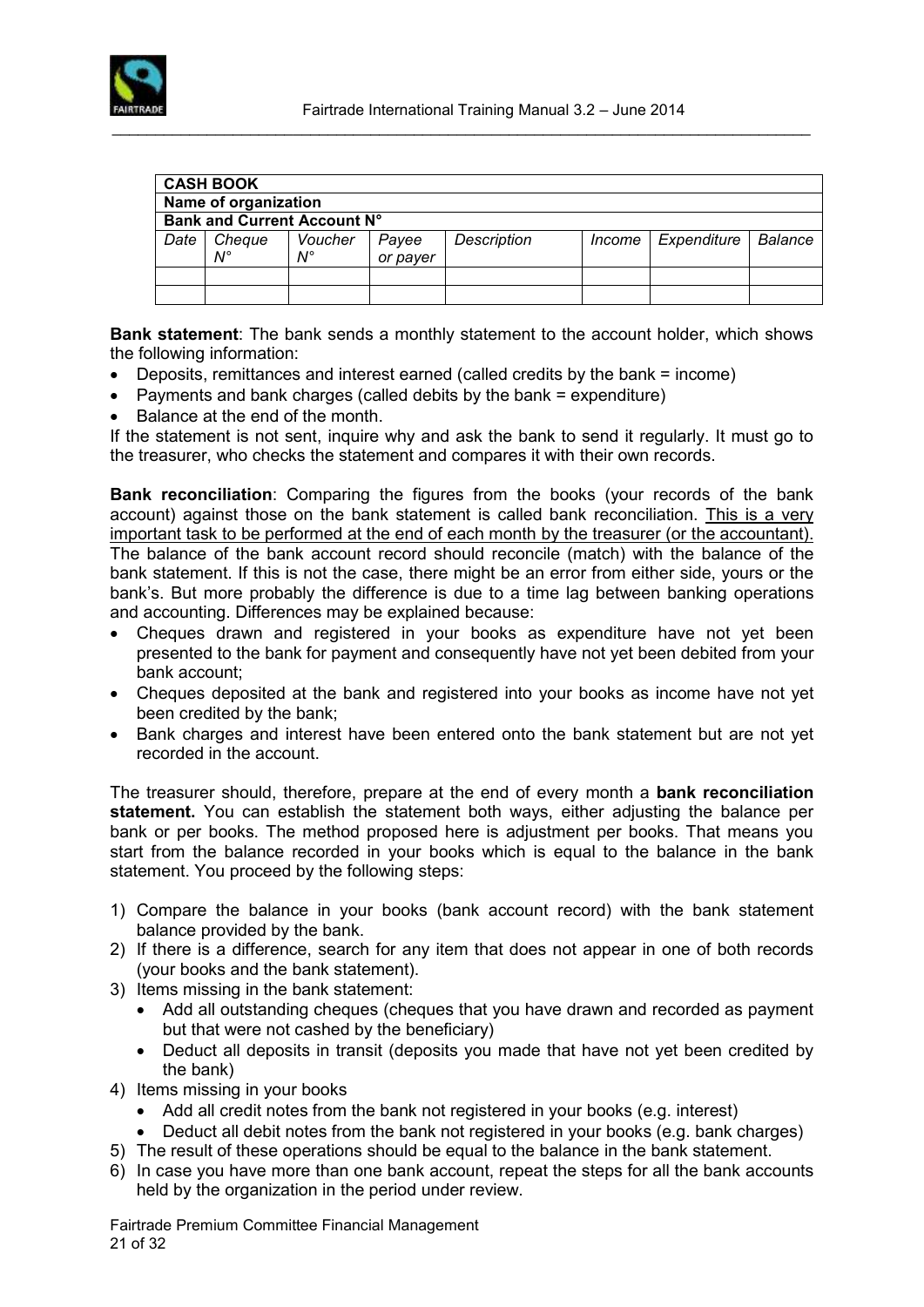

#### Table 5.2: Illustration of bank reconciliation statement

| <b>Balance as per books</b>                   | 1300   |
|-----------------------------------------------|--------|
|                                               |        |
| Add: Outstanding cheques (cheques not cashed) | $+300$ |
| Deduct: Deposits in transit                   | $-150$ |
| Add: Credit notes (interest)                  | $+20$  |
| Deduct: Debit notes (bank charges)            | $-10$  |
|                                               |        |
| Balance as per bank statement                 | 1460   |

You may also use the electronic format in Appendix 4 N°6

### <span id="page-21-0"></span>**(d) Petty cash management**

Petty cash is used only for payments of small amounts (e.g. less than 20 USD) where it is not practical to use a cheque. It is preferable that the petty cash is not administered by the treasurer or the chairperson. The FPC should appoint another FPC member to administer the petty cash under the supervision of the treasurer. This person is referred to as the petty cash custodian.

The initial petty cash fund is created by issuing a cheque. This is called the **imprest system**. The FPC decides on the imprest level. Usually 100 USD would be sufficient for most small business needs. The initial funding and all refunding transactions are recorded as debit in the petty cash account and as credit in the bank account.

All petty cash expenditure must be recorded on a petty cash voucher; this is similar, but not identical, to the expense voucher referred to in 5a for cheque payments. Like the expense voucher, the petty cash voucher is a source document used for registering the transaction in the books. Original receipts from the supplier must be attached to the voucher.

See model petty cash voucher in Appendix 4 N°4.

All petty cash vouchers must be recorded in a separate book: the petty cash book. The simplest way is to use a book similar to the bank cash book suggested above, as the following table shows:

|      | <b>PETTY CASH BOOK</b>      |             |          |             |           |
|------|-----------------------------|-------------|----------|-------------|-----------|
|      | Name of organization        |             |          |             |           |
| Date | Voucher $N^{\circ}$   Payee | Description | Income I | Expenditure | l Balance |
|      |                             |             |          |             |           |
|      |                             |             |          |             |           |

Table 5.3: Sample of petty cash book

You may also use an electronic petty cash book, such as that in Appendix 5 N°2.

When the petty cash funds have been nearly spent, they are refunded on request by the petty cash custodian by the exact amount that has been spent. Thus the petty cash balance is restored to the original amount.

Fairtrade Premium Committee Financial Management 22 of 32 Control of petty cash is important because of potential abuse. Prior to refunding, the petty cash book and the vouchers should be checked by someone other than the petty cash custodian. Additionally there should be a routine control check at the end of each month.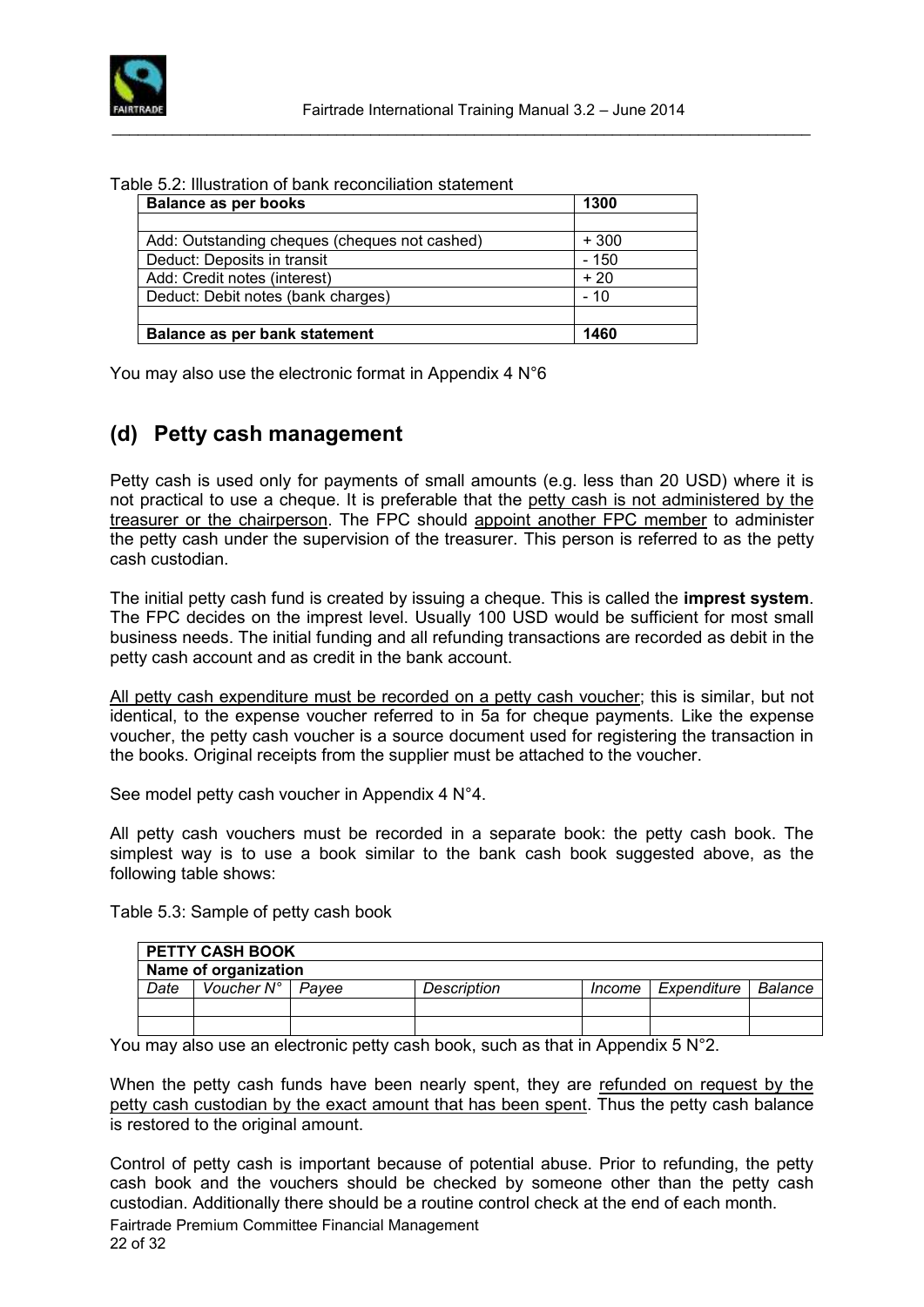

It might happen that the organization also *receives* cash payments, for instance, loan repayments (if you have a loan scheme) or repayments of credits granted on sales of goods (if you have a grocery store, etc.). These transactions should be handled separately and not mixed with the petty cash. Each project that receives cash payments must issue special vouchers and open separate petty cash books to manage these transactions. Cash received should be deposited as soon as possible into the bank account, in order to avoid accumulating high cash balances. The forms and controls used for these transactions should be similar to those described in this section for petty cash management.

### <span id="page-22-0"></span>**(e) Procurement procedure**

Procurement is the process of acquiring goods and services by an organization. The objectives of procurement are:

- Obtain the best in terms of quality, quantity, timeliness and cost of delivered products or services;
- Conduct business with integrity, transparency, professionalism and fairness.

For hiring personnel, contracting consultants and contractors as well as for procuring material and equipment, the FPC should establish and strictly observe a procurement procedure.

The procurement process depends on the complexity of the issue and the amount involved. The FPC can fix a threshold value (e.g. 500 USD) under which a **short** procurement procedure can be followed. We call it **procurement procedure A**. The steps to follow are:

- 1. Approval of the expenditure by the FPC as recorded in the minutes. If the expenditure is contained in a project budget already approved, there is no need for an additional decision.
- 2. Obtaining of at least three quotations for the products required
- 3. Tabling of quotes in FPC meeting and approval of supplier, recorded in minutes
- 4. Issuing of written purchase order, which must be authorized by FPC chairperson. For the purchase order, you should use a printed standard form.
- 5. Payment is made simultaneously with the purchase or subsequently, according to the terms of payment agreed with the supplier. For the payment, a payment order must be issued.

A sample purchase order form is proposed in Appendix 4 N°7

For more **complex** procurements (service contracts) and with amounts exceeding the threshold, a more elaborate procedure must be used. We call it **procurement procedure B**. The steps to follow are:

- 1. The first step is the same as in procedure A: The expenditure must be approved by the General Assembly or contained in a budget that has been approved by the GA. The decision must be clearly expressed in the minutes of the relevant meeting.
- 2. Definition of the terms of reference (in case of contracting), technical requirements and product specifications (in case of purchase) by the FPC or the sub-committee responsible for the project. Independent professional technical advice in this step is highly recommended.
- 3. Tendering: At least three bids must be obtained through a tendering process.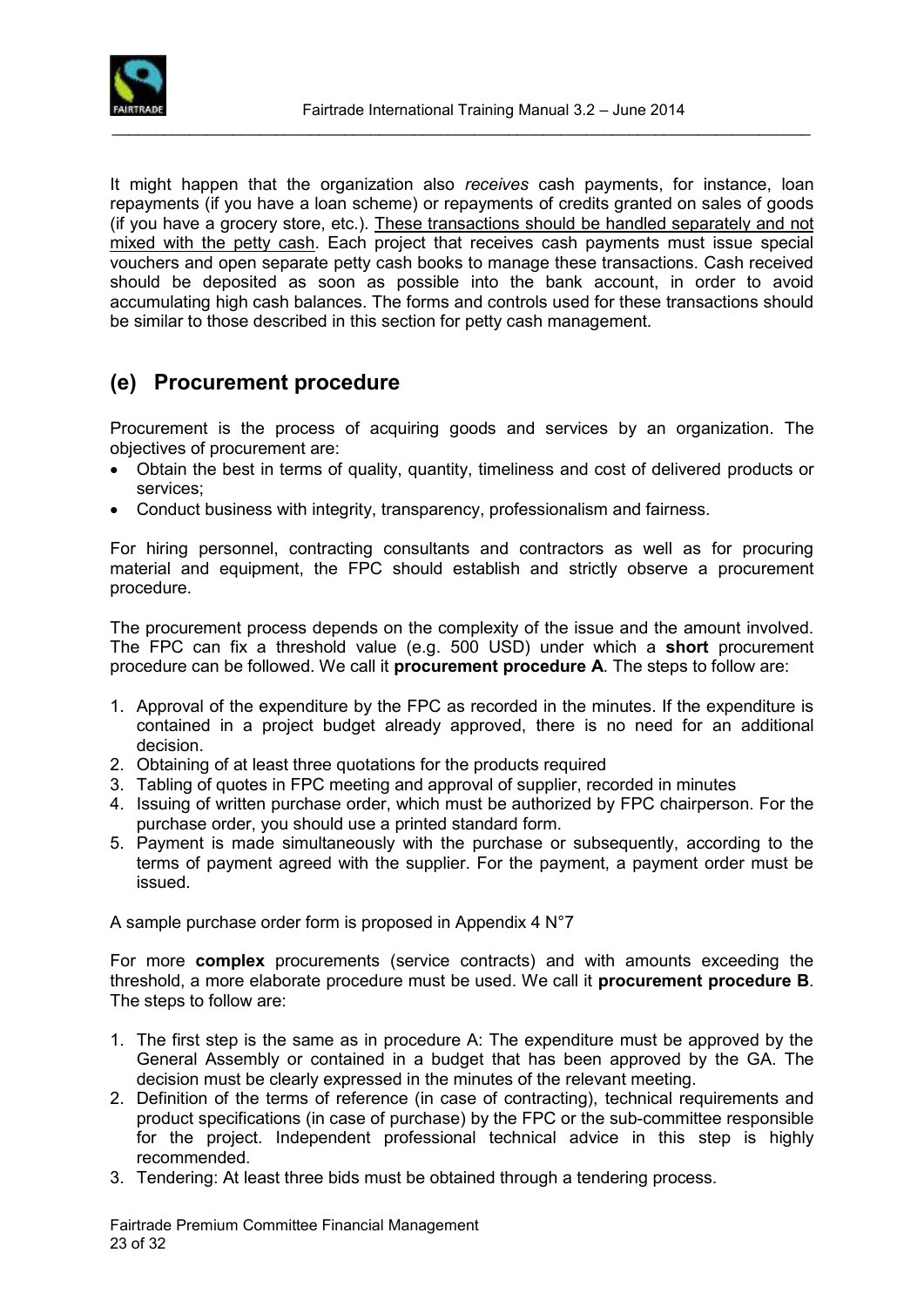

Generally tendering should be open, i.e. inviting potential bidders publicly through the media. Restricted tendering (only a limited number of suppliers are invited) can be used in special circumstances, e.g. when contractors or suppliers have already rendered their services or sold their products in a satisfactory way. But even in cases of restricted tendering, at least three bids must be obtained.

- 4. The bids should be examined by a procurement committee of at least three members appointed by the FPC. One committee member should be a management delegate.
- 5. All bids must be opened in the presence of the full procurement committee and recorded in the minutes of the committee meeting.
- 6. The procurement committee pre-selects three bids and makes a recommendation to the FPC, giving the reasons for its selection.
- 7. The FPC takes the final decision, which must be clearly recorded in the minutes.
- 8. The purchase order is issued as in procedure A or the contract is formalized.
- 9. Payment is made as in procedure A on the basis of a payment order.

### <span id="page-23-0"></span>**(f) Fixed assets management**

The objective is to have full control over fixed assets, to ensure maintenance and prevent unauthorized disposal or theft, as well as proper depreciation. The following rules to safeguard fixed assets should be observed:

- All fixed assets belonging to the organization are the responsibility of the FPC. The FPC should appoint an FPC member to look after the care and administration of fixed assets.
- Immediately after acquisition, each item should be numbered and tagged with its IDnumber.
- The FPC should maintain a fixed assets register, with the following information:
	- $\triangleright$  Identification number
	- $\triangleright$  Description of item
	- $\triangleright$  Date of purchase
	- $\triangleright$  Purchase price
	- $\triangleright$  Annual depreciation and actual value

Table 5.4: Sample form for Fixed Assets Register

|                            | <b>FIXED ASSETS REGISTER</b> |                          |             |        |                                          |                                                            |                                                  |
|----------------------------|------------------------------|--------------------------|-------------|--------|------------------------------------------|------------------------------------------------------------|--------------------------------------------------|
|                            | Name of organization         |                          |             |        |                                          |                                                            |                                                  |
| <b>ITEM</b><br>$N^{\circ}$ | <b>DESCRIPTION</b>           | DATE<br>PURCHASE   VALUE | OF PURCHASE | ANNUAL | ACCUMULATED<br>DEPRECIATION DEPRECIATION | <b>ACTUAL</b><br><b>(WRITTEN)</b><br>DOWN)<br><b>VALUE</b> | <b>COMMENT</b><br>(REPAIR,<br>DISPOSAL,<br>ETC.) |
|                            |                              |                          |             |        |                                          |                                                            |                                                  |
|                            |                              |                          |             |        |                                          |                                                            |                                                  |

- Every reasonable care and attention must be exercised to ensure that:
	- $\triangleright$  Fixed assets are maintained in good working order
	- $\triangleright$  No assets 'disappear' or are disposed of in an unauthorized manner
- Regular physical inspections of fixed assets are required to be carried out by the FPC and the auditors.
- Any time a new FPC is elected the old one must hand over fixed assets by inspecting and writing down the status of each.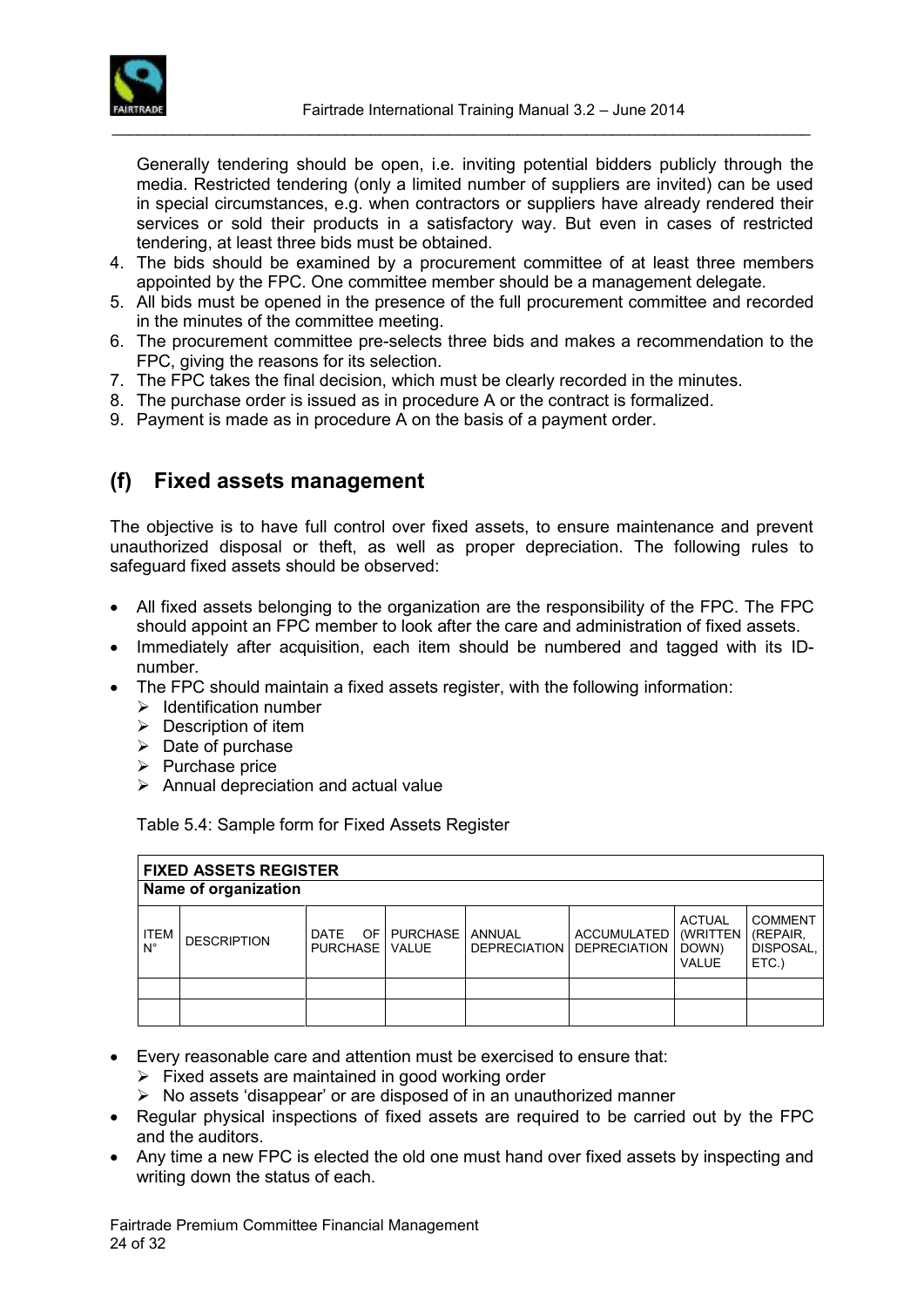

 *Depreciation* must be carried out according to good accounting practice. Depreciation is the reduction in value of an asset in the books as a result of wear and tear. An asset loses value over time and depreciation ensures that such a loss is recognized in the accounts. There are different methods of depreciation. The simplest is the straight-line basis method, which is recommended for normal practice. In the straight-line basis method, the asset is depreciated in equal instalments over the period. The duration of the period depends on the life of the asset. For example, a computer is estimated to have a three-year life value. If the computer was purchased for 900 USD, the depreciation will be at the rate of 300 USD per year for three years. After this period, the asset is 'written off', i.e. its *book value* becomes a symbolic 1 USD, although its *real value* is higher. Written off assets must be maintained in the register as long as they belong to the organization.

# <span id="page-24-0"></span>**6. CONTROL / AUDITING**

We distinguish three levels of control:

- Internal control
- Internal audit
- External control

### <span id="page-24-1"></span>**(a) Internal control**

Internal control refers to the mechanisms ensuring that the organization's resources are managed carefully and transparently. It comprises all measures adopted to safeguard its assets, check the accuracy and reliability of accounting data, promote operational efficiency and encourage adherence to management policies, decisions and procedures. Internal control mechanisms are preventive, i.e. built into daily operations to minimize risk before it occurs.

The objectives of internal control are:

- To ensure efficiency and effectiveness of operations
- To avoid transaction risks (risk of financial loss due to negligence, mismanagement, systems error or human error)
- To avoid fraud risks (risk of loss resulting from theft of funds and other assets, from creation of misleading financial data, reports and financial statements)
- To ensure that financial information is complete, timely and reliable
- To ensure compliance with the law and internal regulations, policies and procedures.

Common internal control measures are:

- **Segregation of duties** involves the separation of responsibilities for two or more tasks that could result in error or encourage dishonest behaviour if handled by one person. For example, assigning responsibility for procurement and cheque writing to two different people.
- **Cross-checking and counter-signing of financial documents** by people not involved in the preparation of the documents: This refers to:
	- (i) financial reports such as the bank reconciliation statement or the monthly cash flow report

Fairtrade Premium Committee Financial Management 25 of 32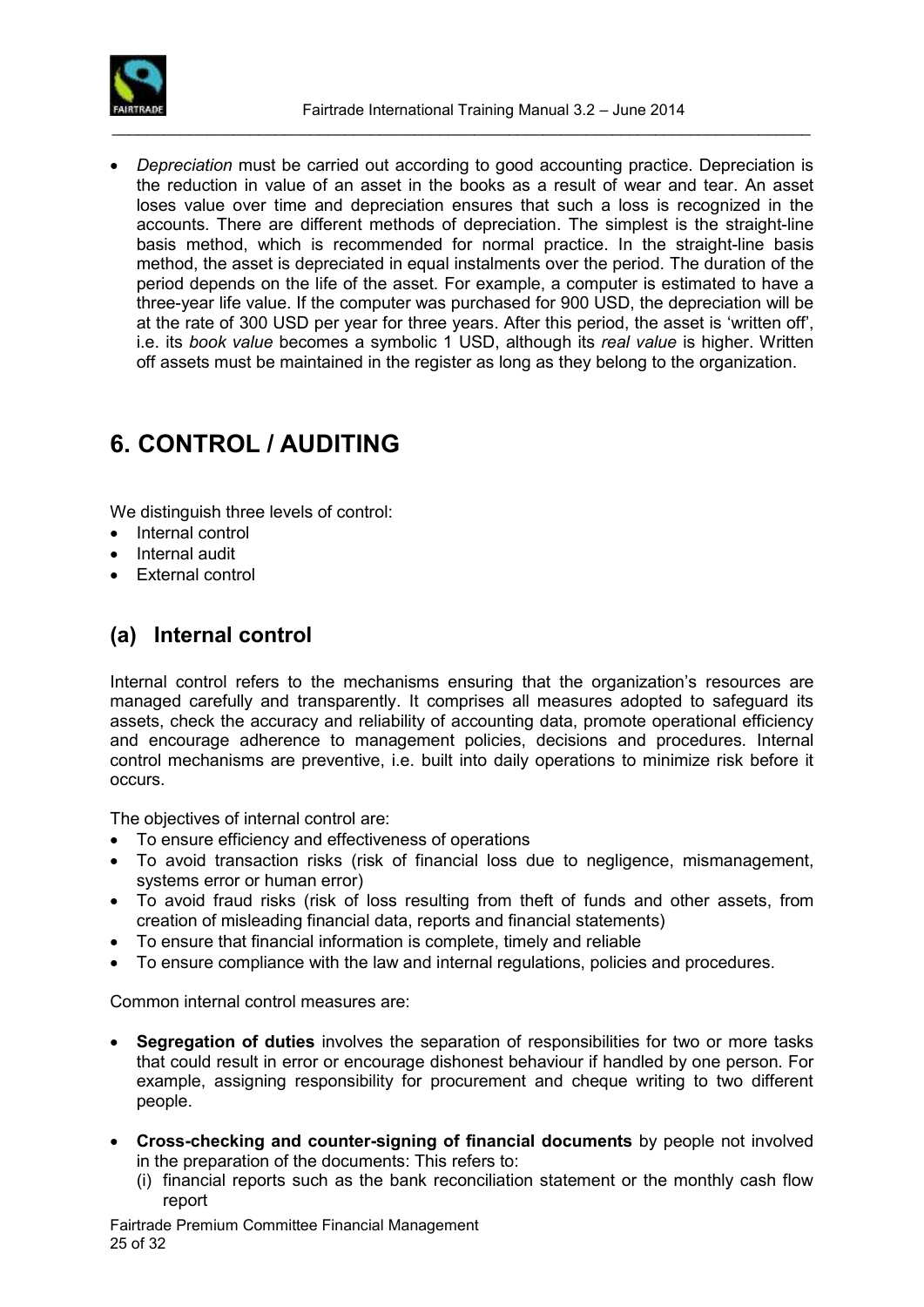

(ii) documents giving proof of financial transactions such as income and expense vouchers

\_\_\_\_\_\_\_\_\_\_\_\_\_\_\_\_\_\_\_\_\_\_\_\_\_\_\_\_\_\_\_\_\_\_\_\_\_\_\_\_\_\_\_\_\_\_\_\_\_\_\_\_\_\_\_\_\_\_\_\_\_\_\_\_\_\_\_\_\_\_\_\_\_\_\_\_\_\_\_\_\_

(iii) documents authorizing financial transactions such as purchase orders and payment orders.

These documents are normally prepared by the treasurer and should be reviewed by two other FPC members: a workers' representative and a management advisor. The workers' representative can be the chairperson, but also another FPC member appointed by the FPC for this responsibility. The management advisor should be appointed by management (if more than one management advisor sits on the FPC).

All the documents mentioned above should have a section at the bottom that contains the following information on internal control:

| <b>PREPARED BY</b> | AUTHORIZED<br>or<br><b>REVIEWED BY</b><br>(WORKERS'<br>REPRESENTATIVE) | <b>REVIEWED BY</b><br>(MANAGEMENT<br>ADVISOR) | If applicable:<br><b>PROCESSED BY</b><br>(ACCOUNTANT) |
|--------------------|------------------------------------------------------------------------|-----------------------------------------------|-------------------------------------------------------|
|--------------------|------------------------------------------------------------------------|-----------------------------------------------|-------------------------------------------------------|

The treasurer must make sure that all documents are duly signed prior to the transactions and/or before they are handed over to the accountant.

 **Setting limits on expenditure**: The FPC defines categories of expenditure within amount ranges. For each category a slightly different procedure is used. The higher the amount, the stricter the control mechanisms are. For example, a threshold value is set for cash expenditure, let's say 20 USD per transaction. The next category, ranging from 20 USD to 100 USD can be spent with a normal payment order. Above this threshold, the procurement procedure as described in 5e) above applies.

Table 6.1: Sample of threshold setting for expenditures

| Range in USD  | <b>Payment procedure</b>                        |
|---------------|-------------------------------------------------|
| $0 - 20$      | Cash payment allowed                            |
| $> 20 - 100$  | Cheque payment, normal payment order            |
| $> 100 - 500$ | Cheque payment, short procurement procedure (A) |
| > 500         | Cheque payment, full procurement procedure (B)  |

- **Signature requirements** to protect the organization from unauthorized transactions. The signature requirement as set out in the Fairtrade standards (Standards clause 2.1.5) falls into this category of control mechanisms.
- **Physical controls** are measures taken to verify the existence of assets as reported. For example, counting the cash in the petty cash box and reconciling it with the amount recorded in the petty cash book on a regular basis. Or periodically checking fixed assets (e.g. office equipment) against the register.This should be done at least once a year.

If your operations are computerized, the FPC exposes itself to two types of risk that require additional controls: integrity risk (the risk that non-authorized individuals will gain access to sensitive data), and management information systems risk (the risk of losing key information in the event of the system crashing).

The following measures can be taken to avoid computerized risks: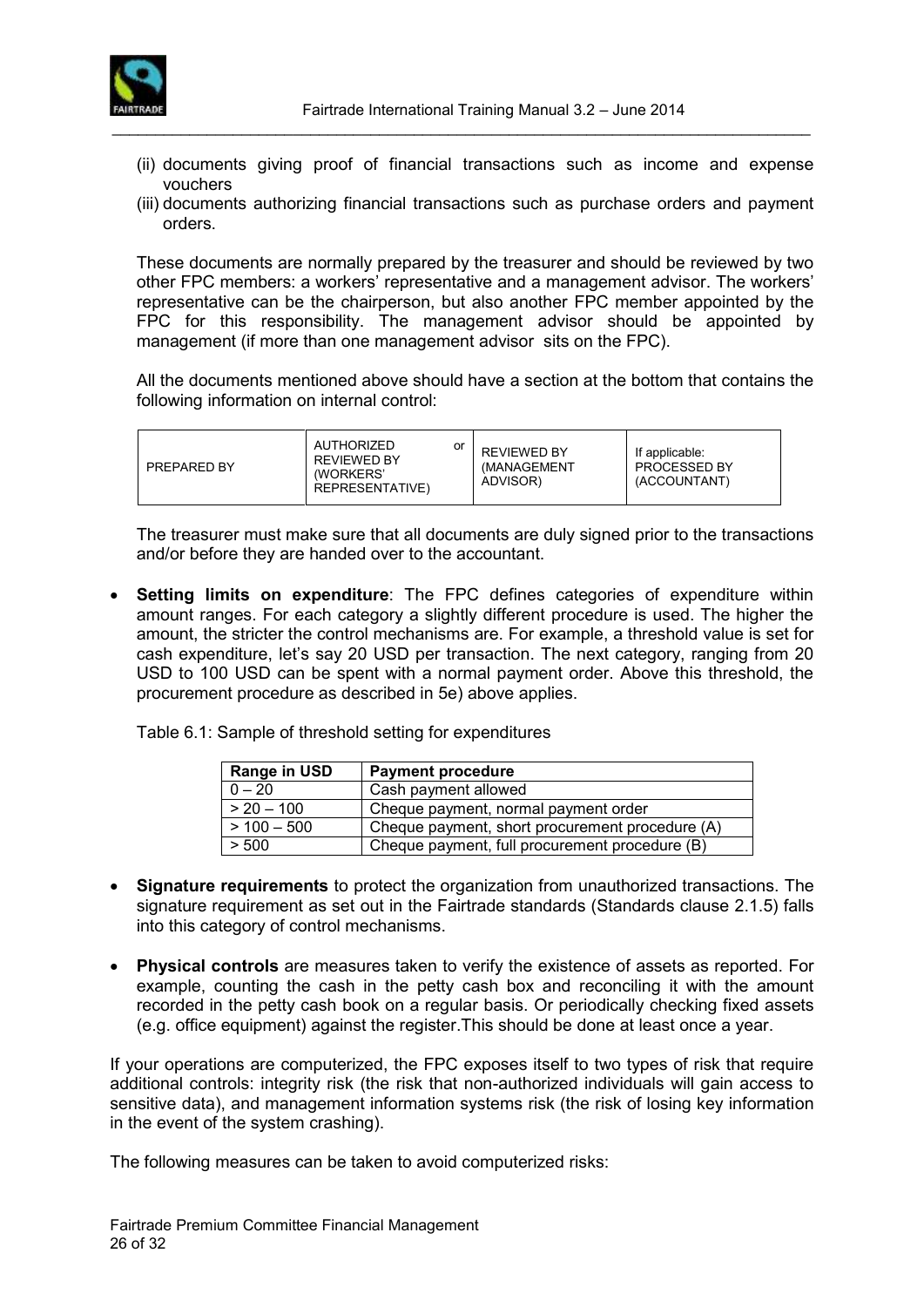

- **Integrity risk controls**: Creating levels of access and computer access codes usually controls integrity risks. For example, the computer system can be designed so that each person only has access to the items in the computer that are directly related to the scope of their work. Furthermore, each user can have a secret password that allows access. The computer can track which user made which entries into the system.
- **Management information system risk control**: Organizations mitigate the risk of losing key information from the computer database by creating back-up files and storing them at one or more locations, such as in a safe deposit box or at another office.

### <span id="page-26-0"></span>**(b) Internal auditing**

Organizations are encouraged to establish internal control bodies constituted by people not involved in the business operations (not FPC members or FPC employees). Such a body is the Internal Audit Committee (IAC) as referred to in the guidance to standard 2.1.12. Though not mandatory, the establishment of an IAC is highly recommended for mid-sized companies, and it is best practice for organizations with a large number of members (100 and above) and/or a high premium turnover. Guidance on establishing an IAC can be found in the Fairtrade Training Manual *Fairtrade Premium Committee Principles.*

According to its terms of reference (TOR) or job description, the IAC may have functions that go beyond the scope of financial auditing. The following recommendations and suggestions refer only to the financial auditing function of this body.

The role of the IAC is **not** to carry out internal control tasks as described above in Section 6a). These are the exclusive domain of FPC members.

The role of the IAC is to oversee the financial management of the FPC to ensure that:

- It serves the best interests of the workers and other beneficiaries
- It complies with the law, the Fairtrade standards, and all provisions of the organization (constitution, rules and regulations, procedures, etc.)
- The internal control mechanisms are adequate and strictly adhered to in practice.

The IAC should perform its role by:

- Continuous monitoring of the FPC's financial performance, particularly its adherence to the procedures and the functioning of internal control mechanisms;
- Periodic review of key documents such as petty cash reports, monthly cash flow reports, bank reconciliations, budget monitoring, financial statements.

### <span id="page-26-1"></span>**(c) External financial audit**

An external audit is an independent audit function that provides reasonable assurance that financial reports are free from material mis-statement and are in accordance with legislation and relevant accounting standards. In particular, it should examine the effectiveness of internal controls, the accuracy and timeliness in recording transactions, and the accuracy and completeness of financial reports. It is normally conducted at the end of the business year, when the financial statements are finalized. But it can be ordered at any time in case of suspicions of mismanagement or fraud.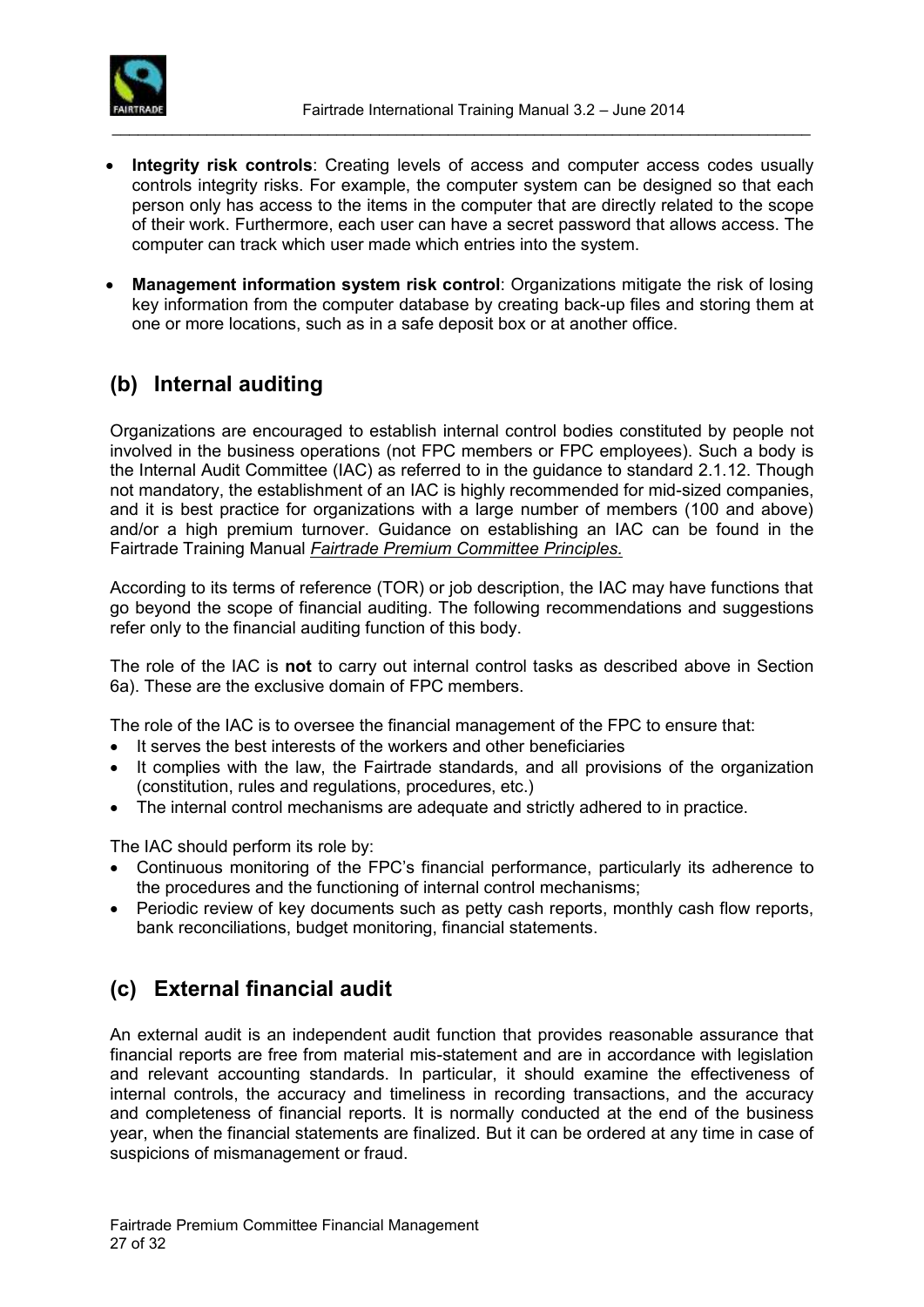

Only qualified and registered auditors complying with the legal requirements can provide external audit services. The independence of the auditor is crucial to a correct and thorough appraisal.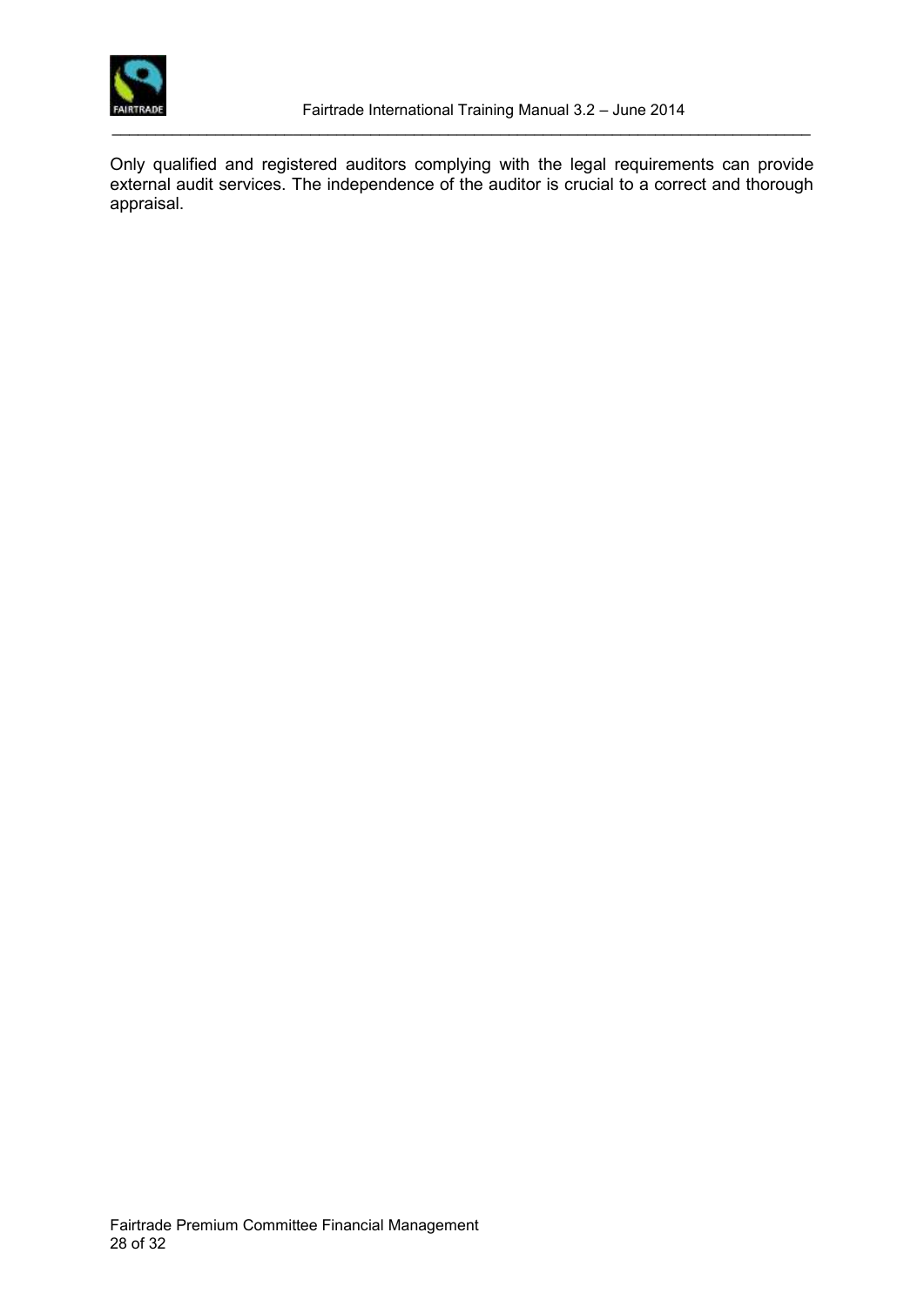

### <span id="page-28-0"></span>**Sources used in the elaboration of this manual**

*Accounting Manual for JB Members and Internal Auditors* elaborated in the frame of the flower programme of Max Havelaar Switzerland by Janet Okanga (Kenya)

\_\_\_\_\_\_\_\_\_\_\_\_\_\_\_\_\_\_\_\_\_\_\_\_\_\_\_\_\_\_\_\_\_\_\_\_\_\_\_\_\_\_\_\_\_\_\_\_\_\_\_\_\_\_\_\_\_\_\_\_\_\_\_\_\_\_\_\_\_\_\_\_\_\_\_\_\_\_\_\_\_

*Manual de Tesorería* elaborated in the frame of the flower programme of Max Havelaar Switzerland by Gloria Rueda (Ecuador)

The formats in Appendix 1 have been adapted from forms elaborated by Julia Malquin, Fairtrade Liaison Officer for the flower sector in Ecuador and Colombia.

The formats in Appendix 5 have been developed by the flower programme of Max Havelaar Switzerland.

The main source used for describing the accounting cycle in Chapter 3 Accounting and Bookkeeping was:

<http://www.netmba.com/accounting/fin/process/>

For accounting principles and standards the main source used was: SWISS GAAP-FER – Accounting and Reporting Recommendations, particularly Chapter 21 on Accounting for charitable, social non-profit organizations.

For generally accepted accounting principles: [http://en.wikipedia.org/wiki/Generally\\_Accepted\\_Accounting\\_Principles](http://en.wikipedia.org/wiki/Generally_Accepted_Accounting_Principles)

For international financial reporting standards and international accounting standards: [http://en.wikipedia.org/wiki/International\\_Financial\\_Reporting\\_Standards](http://en.wikipedia.org/wiki/International_Financial_Reporting_Standards)

For technical terminology on finance and accounting: <http://en.wikipedia.org/wiki/Accounting>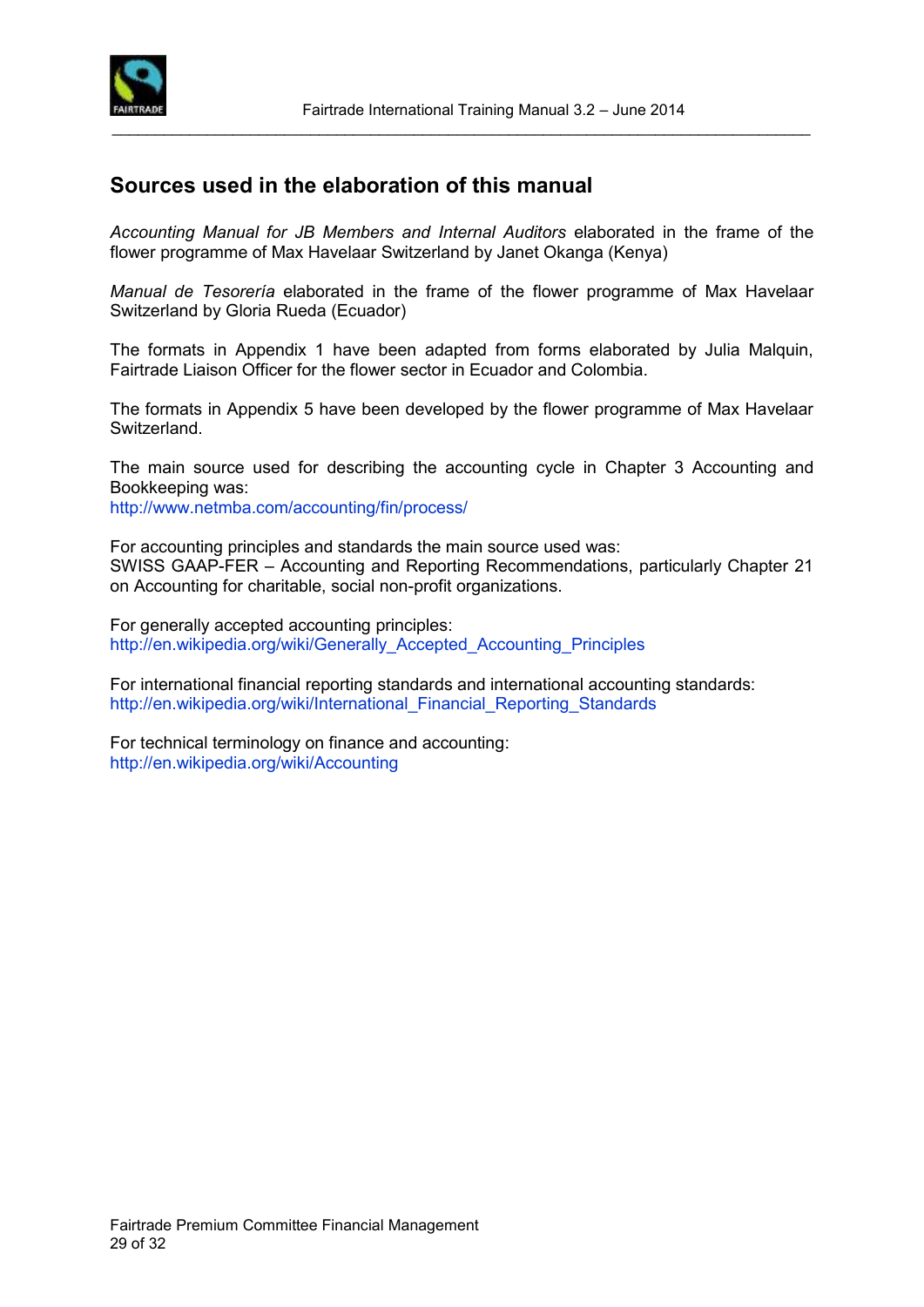

### **APPENDIX :**

**APPENDICES 1-5** present examples and can be downloaded as separate documents from our webpage

### **APPENDIX 6: Proposed text elements for a master presentation**

#### **1 Financial Planning**

#### **Budget and budgeting**

A budget is a work plan expressed in monetary terms

It shows what you expect to earn (= income) and to spend (= expenditure) The budget has two objectives:

First, to know how much money you need for a specific undertaking (project) Second, to monitor financial performance in the course of project implementation This chapter is about the overall budget of the organization, not about individual projects

#### **The steps in budgeting**

Define activities, as described in the yearly work plan

Estimate expenses for projects, capacity building and administration

Estimate income: surplus from previous year, Premium income, income generated by projects (if applicable) and other income (donations from third parties and interest on savings and investments)

Check the balance: income should cover expenses

(Explain 2.1 Sample budget)

The cash flow forecast ensures that money is available at the right moment

#### **2 Accounting and bookkeeping**

Function of accounting: to process financial information in order to know the financial performance- amounts earned and spent and the resulting surplus or deficit

The accounting system commonly used is double-entry bookkeeping

Each transaction is recorded twice, as DEBIT and as CREDIT

(to explain how this actually works, please refer to p. 9 of the module)

The total of debit values must always equal the total of credit values

The **accounting cycle** refers to the whole process from the transaction to the closing of the books

It has the following steps:

- Preparation of **source documents** = supporting documents that show that a transaction has taken place (invoice, deposit slip, etc.) This step must be done by treasurer
- **Journal entry** = transaction is recorded in chronological order in a book Entries are made as debit in one account and credit in another account This and the following steps are usually performed by the accountant (a professional)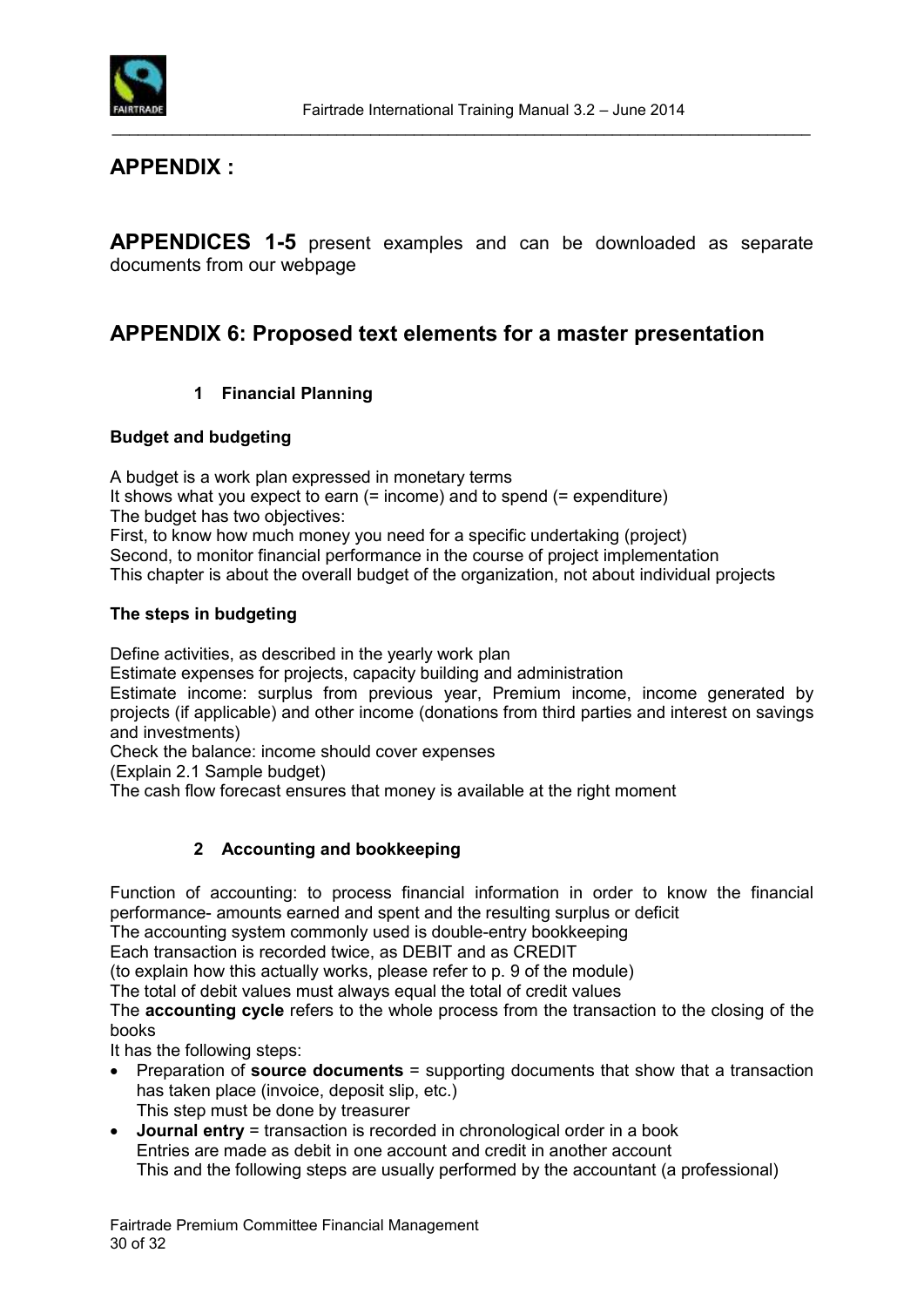

- Posting of journal entry in **general ledger** = a record of transactions organized by accounts. Accounts have a T – form (see examples on pp. 11-12)
- **Trial balance** = the sum of all debits and all credits of the ledger accounts, it must be equal
- **Adjustments** = entries in the ledger accounts to give the real picture of all transactions affecting the current business year
- **Financial statements** = the financial summary after closing the books (end of cycle) Financial statement consists of two parts: **Income statement** = the sum of all income and expenditure during the year (usually Jan  $1 - Dec 31$

**Balance sheet** = a list of all properties and debts and the capital owned by the organization at a specific moment (usually end of month or end of year)

### **3 Financial reporting**

- Information to the **Fairtrade Premium Committee**: responsibility of treasurer Must inform FPC meetings on Premium income, expenditure and balance Best practice is monthly reporting Explain reporting formats proposed (Appendices 4 N° 1 and 5 N° 1)
- Information to workers: responsibility of FPC, not only treasurer Annual financial report (income statement and balance sheet) to GA Annual presentation of the budget (together with work plan) to GA More frequent reporting is recommended, e.g. monthly report on Premium income and expenditure on notice board
- Information to **Flocert**: responsibility of FPC Annual financial report and budget as presented to GA Updated information on Premium income, expenditure and balance to inspector during inspection

#### **4 Financial procedures**

These procedures should be followed by the FPC and especially the treasurer

- **Preparing source documents** (by treasurer) Income voucher for each income (Premium income, repayments of debts, etc.) Expense voucher for each expenditure (purchases, disbursement of loans, etc.)
- **Payment procedure** (by treasurer and all FPC members handling funds) Describes and regulates the steps to be followed prior to making payments System of checks and balances for transparency and security (Explain steps of procedure as on p. 17)
- **Bank account management** (by treasurer) Recommendation: have **one** current account for all regular operations Treasurer must keep record of all transactions affecting bank account (cash book) Bank must send monthly statement of current account Treasurer must compare records in cash book with bank statement If balance is not equal, verify reasons Probably bank reconciliation is required to equal balance (please refer to p. 22)
- **Petty cash management** (by petty cash custodian, someone other than the treasurer or the chairperson) Petty cash is used only for payments of small amounts

Petty cash is established by issuing cheque for the amount defined by FPC (imprest level)

Fairtrade Premium Committee Financial Management 31 of 32 When petty cash is nearly spent, it is refunded to restore the imprest level